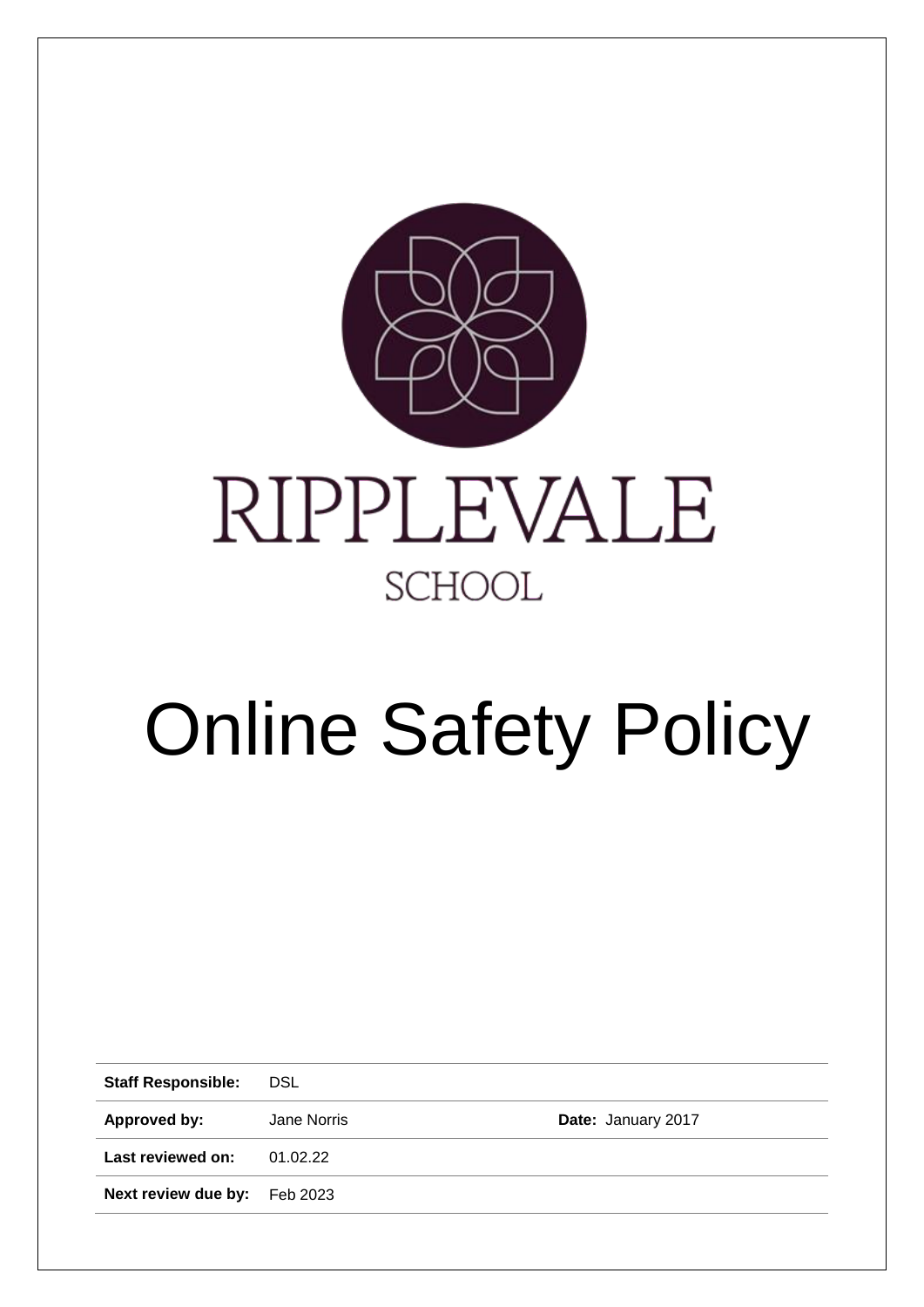# Ripplevale School

# Online Safety Policy (February 2022)

'Ripplevale School provides a caring, learning environment where our students make meaningful progress, relative to their individual starting points. Our aim is to encourage them to develop appropriate personal, social and employable skills enabling them to become confident, independent and aspiring young people.'

# 1 Purpose and policy scope

Ripplevale School [the School] believes that:

- 1. Online safety (e-Safety) is an essential element of safeguarding children and young people and adults in the digital world, when using technology such as computers, tablets, mobile phones or games consoles.
- 2. The internet and information communication technologies are an important part of everyday life, so children and young people must be supported to be able to learn how to develop strategies to manage and respond to risk and be empowered to build resilience online.
- 3. The School has a duty to provide the community with quality Internet access to raise education standards, promote achievement, support professional work of staff and enhance leadership functions.
- 4. There is a clear duty to ensure that all children and young people and staff are protected from potential harm online.

# 1.1 The purpose of the School's *Online Safety Policy*

- 1. To clearly identify the key principles expected of all members of the community with regards to the safe and responsible use of technology to ensure that the School is a safe and secure environment.
- 2. To safeguard and protect all members of the School community online.
- 3. To raise awareness with all members of community regarding the potential risks as well as benefits of technology.
- 4. To enable all staff to work safely and responsibly, to role model positive behaviour online and be aware of the need to manage their own standards and practice when using technology.
- 5. To identify clear procedures to use when responding to online safety concerns that are known by all members of the community.

# 1.2 Scope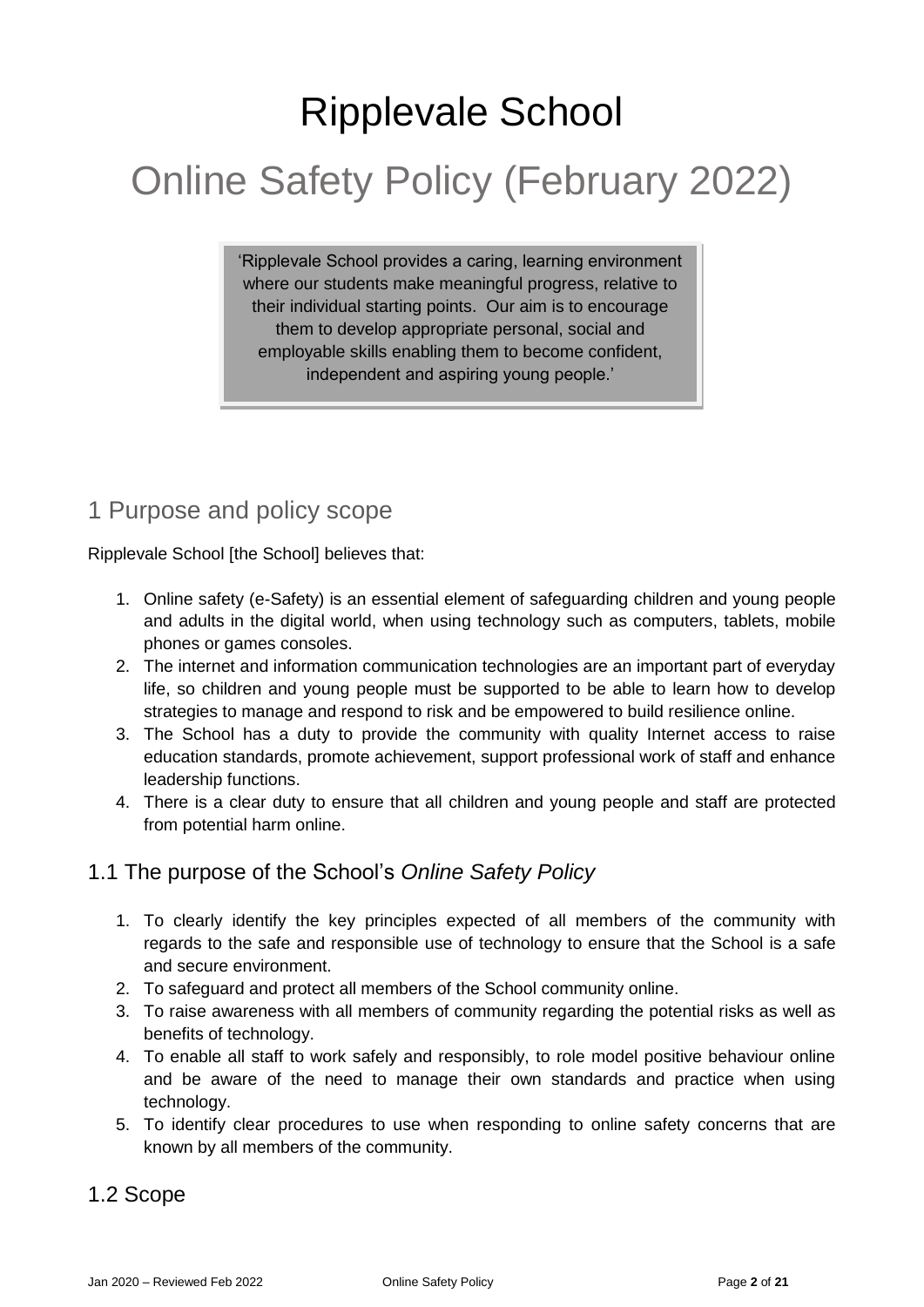This Policy applies to all staff, including the senior leadership team (SLT), teachers, support staff, external contractors, visitors, volunteers and other individuals who work for or provide services on behalf of the School (collectively referred to as 'staff'), as well as children and young people and parents/carers.

This Policy applies to all access to the internet and use of information communication devices, including personal devices (see below for information regarding the use of personal devices), or where children and young people, staff or other individuals have been provided with school-issued devices for use off-site, such as a work laptops, tablets or mobile phones.

This Policy must be read in conjunction with other relevant school policies including (but not limited to) the School *Safeguarding Policy* and *Child Protection Policy*, *Anti-Bullying Policy*, *Behaviour Policy*, *Data Protection Policy*, \*image use, policies for staff, visitors and for students, \*confidentiality and privacy policy, and relevant curriculum policies including computing, Personal Social Health and Economic Education (PSHE), Relationships Education (RE) and Relationships and Sex Education (RSE).

# 2 Responsibilities

The Designated Safeguarding Lead (DSL) is Jane Norris.

The School Online Safety Policy has been written by the School, building on the Kent County Council (KCC) online safety policy template, with specialist advice and input as required.

The School has appointed the DSL as an appropriate member of SLT alongside the online safety lead (IT Manager).

The *Online Safety Policy* and its implementation will be reviewed by the School at least annually or sooner if required.

#### 2.1 Key responsibilities - people

#### 2.1.1 SLT

- 1. Developing, owning and promoting the online safety vision and culture to all stakeholders, in line with national and local recommendations with appropriate support and consultation throughout the school community.
- 2. Ensuring that online safety is viewed by the whole School community as an integral component of safeguarding and proactively developing a robust online safety culture.
- 3. Supporting the DSL by ensuring they have sufficient time and resources to fulfil their online safety role and responsibilities.
- 4. Ensuring there are appropriate and up-to-date policies and procedures regarding online safety including \**Acceptable Use of ICT Policies* which cover appropriate professional conduct and use of technology.
- 5. Ensuring that suitable and appropriate filtering and monitoring systems are in place to protect children and young people from inappropriate content which meet the needs of the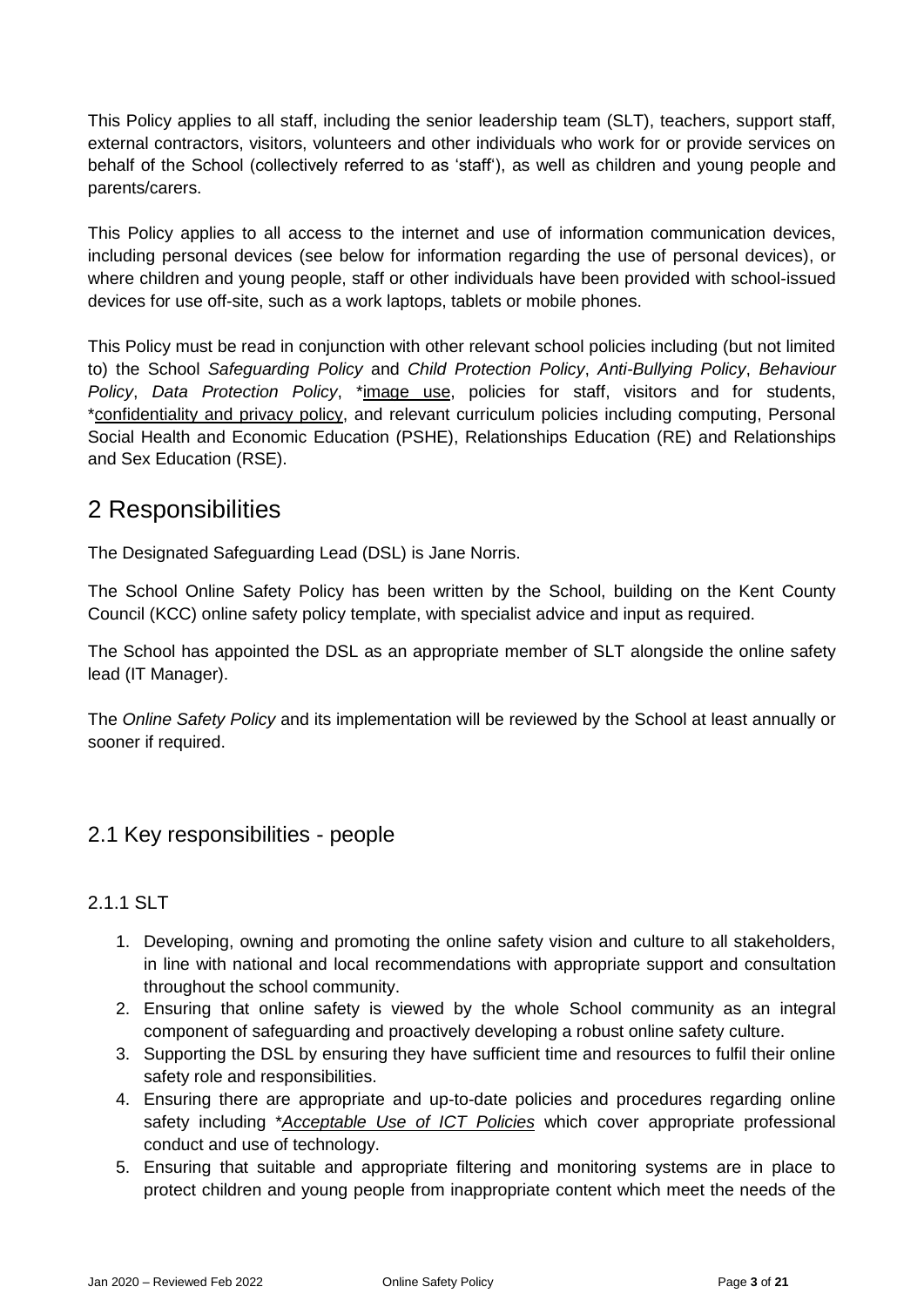School community whilst ensuring children and young people have access to required educational material.

- 6. Working with and supporting staff in monitoring the safety and security of School systems and networks and to ensure that the School network system is actively monitored.
- 7. Ensuring all members of staff receive regular, up-to-date and appropriate training regarding online safety roles and responsibilities and provide guidance regarding safe appropriate communications – in line with the School's ongoing achievement of National Online Safety Accreditation.
- 8. Ensuring that online safety is embedded within a progressive whole School curriculum which enables all students to develop an age-appropriate understanding of online safety and the associated risks and safe behaviours.
- 9. Being aware of any online safety incidents and ensure that external agencies and support are liaised with as appropriate.
- 10. Receiving and regularly reviewing online safeguarding records and using them to inform and shape future practice.
- 11. Ensuring there are robust reporting channels for the School community to access regarding online safety concerns, including internal, local and national support.
- 12. Ensuring that appropriate risk assessments are undertaken regarding the safe use of technology, including ensuring the safe and responsible use of devices.
- 13. Auditing and evaluating current online safety practice to identify strengths and areas for improvement.

#### 2.1.2 DSL

- 1. Acting as a named point of contact on all online safeguarding issues and liaising with other members of staff and other agencies as appropriate.
- 2. Keeping up-to-date with current research, legislation and trends regarding online safety.
- 3. Coordinating participation in local and national events to promote positive online behaviour, e.g. Safer Internet Day.
- 4. Ensuring that online safety is promoted to parents and carers and the wider community through a variety of channels and approaches. This includes the school website which has regular updates of newsletters.
- 5. Working with the School lead for data protection and data security (**IT Manager**) to ensure that practice is in line with current legislation.
- 6. Maintaining a record of online safety concerns/incidents and actions taken as part of the School's safeguarding recording structures and mechanisms.
- 7. Monitoring the School's online safety incidents to identify gaps/trends and use this data to update the School's education response to reflect need.
- 8. Reporting to SLT and other agencies as appropriate, on online safety concerns and local data/figures.
- 9. Liaising with the local authority and other local and national bodies, as appropriate.
- 10. Working with SLT to review and update the *Online Safety Policy* and procedures, \**Acceptable Use of ICT Policies* and other related policies on a regular basis (at least annually), with stakeholder input.
- 11. Ensuring that online safety is integrated with other appropriate School policies and procedures.

#### 2.1.3 Staff

1. Contributing to the development of online safety policies.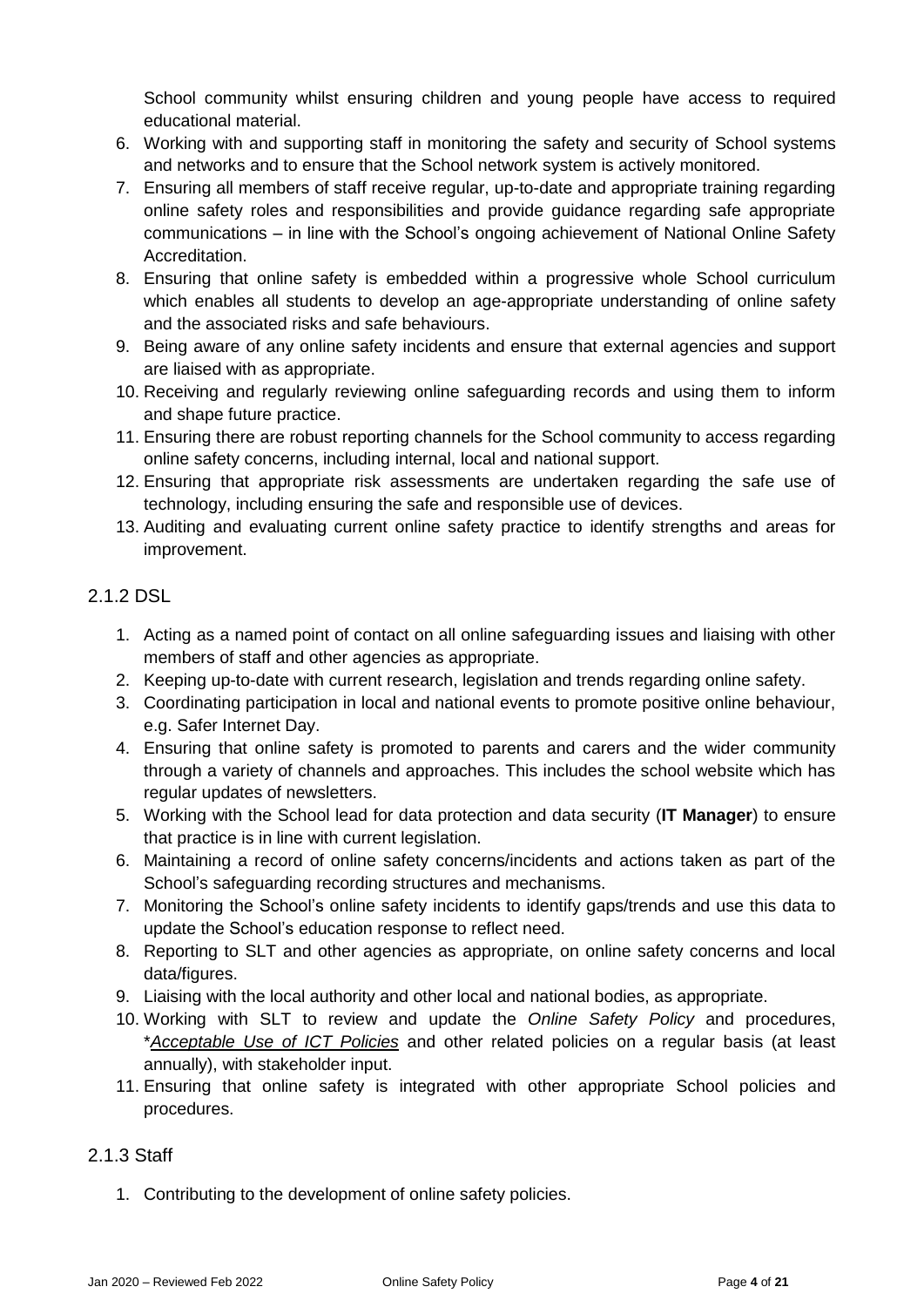- 2. Reading the school \**Acceptable Use of ICT Policy - Staff* and adhering to it.
- 3. Taking responsibility for the security of School systems and data.
- 4. Having an awareness of a range of different online safety issues and how they may relate to the children and young people in their care.
- 5. Modelling good practice when using new and emerging technologies.
- 6. Embedding online safety education in curriculum delivery wherever possible.
- 7. Identifying individuals of concern and taking appropriate action by following the *School Safeguarding Policy* and procedures.
- 8. Knowing when and how to escalate online safety issues, internally and externally.
- 9. Being able to signpost appropriate support available for online safety issues, internally and externally.
- 10. Maintaining a professional level of conduct in their personal use of technology, both on and off site.
- 11. Demonstrating an emphasis on positive learning opportunities.
- 12. Taking personal responsibility for professional development in this area.

#### 2.1.4 IT Consultants (SDS Ltd.)

- 1. Providing a safe and secure technical infrastructure which supports safe online practices while ensuring that learning opportunities are still maximised.
- 2. Taking responsibility for the implementation of safe security of systems and data in partnership with SLT.
- 3. Ensuring that suitable access controls and encryption are implemented to protect personal and sensitive information held on school-owned devices.
- 4. Ensuring that the School's filtering system is applied and updated on a regular basis and that responsibility for its implementation is shared with the DSL.
- 5. Ensuring that the use of the School's network is regularly monitored and reporting any deliberate or accidental misuse to the DSL.
- 6. Reporting any breaches or concerns to the DSL and SLT and together ensuring that they are recorded and appropriate action is taken as advised.
- 7. Developing an understanding of the relevant legislation as it relates to the security and safety of the technical infrastructure.
- 8. Providing technical support and perspective to the DSL and SLT, especially in the development and implementation of appropriate online safety policies and procedures.
- 9. Ensuring that the School's ICT infrastructure/system is secure and not open to misuse or malicious attack.
- 10. Ensuring that appropriate anti-virus software and system updates are installed and maintained on all School machines and portable devices.

#### 2.1.5 Students

- 1. Taking responsibility for keeping themselves and others safe online.
- 2. Contributing to the development of online safety policies.
- 3. Respecting the feelings and rights of others both on and offline.
- 4. Seeking help from a trusted adult if things go wrong, and supporting others that may be experiencing online safety issues.
- 5. Taking responsibility for their own awareness and learning in relation to the opportunities and risks posed by new and emerging technologies.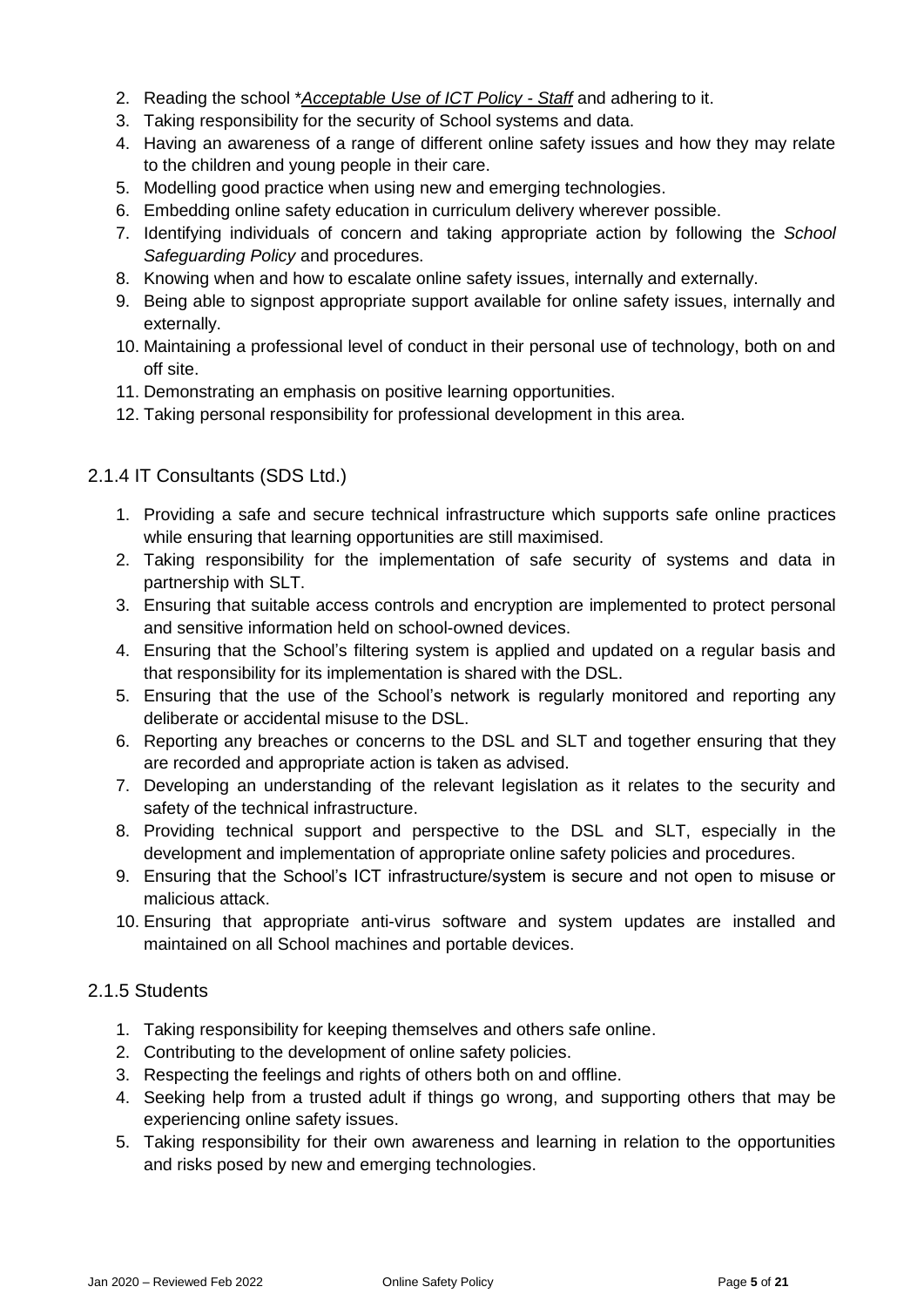#### 2.1.6 Parents and carers

- 1. Reading the \**School's Acceptable Use of IT Policy - Student*, encouraging their children and young people to adhere to them, and adhering to them themselves where appropriate.
- 2. Discussing online safety issues with their children and young people, supporting the school in their online safety approaches, and reinforcing appropriate safe online behaviours at home.
- 3. Role modelling safe and appropriate uses of technology and social media.
- 4. Identifying changes in behaviour that could indicate that their child is at risk of harm online.
- 5. Seeking help and support from the School, or other appropriate agencies, if they or their child encounters online problems or concerns.
- 6. Taking responsibility for their own awareness and learning in relation to the opportunities and risks posed by new and emerging technologies.

#### 2.2 Key responsibilities - systems

#### 2.2.1 Managing the school website

- 1. The School will ensure that information posted on the School website meets the requirements as identified by the Department for Education (DfE).
- 2. The contact details on the website will be the School address, email and telephone number. Staff or students' personal information will not be published.
- 3. The Head of School will take overall editorial responsibility for online content published and will ensure that information is accurate and appropriate.
- 4. The website will comply with the School's guidelines for publications including accessibility, respect for intellectual property rights, privacy policies and copyright.
- 5. Email addresses will be published carefully online, to avoid being harvested for spam.
- 6. Students' work will only be published with their permission or that of their parents/carers.
- 7. The administrator account for the school website will be safeguarded with an appropriately strong password.
- 8. The School will post information about safeguarding, including online safety, on the School website for members of the community.

#### 2.2.2 Publishing images and videos online

- 1. The School will ensure that all images and videos shared online are used in accordance with the School *\*Use of Photographic Images Policy*.
- 2. The School will ensure that all use of images and videos take place in accordance other policies and procedures including: *Data Protection Policy*; *Acceptable Use of IT Policies*; *Staff Codes of Conduct*. In line with our \**Use of Photographic Images Policy*, written permission from parents or carers will always be obtained before images/videos of students are electronically published.

#### 2.2.3 Managing email

- **1.** Students may only use School-provided email accounts for educational purposes.
- **2.** All members of staff are provided with a specific School email address to use for any official communication.
- 3. The use of personal email addresses by staff for any official School business is not permitted.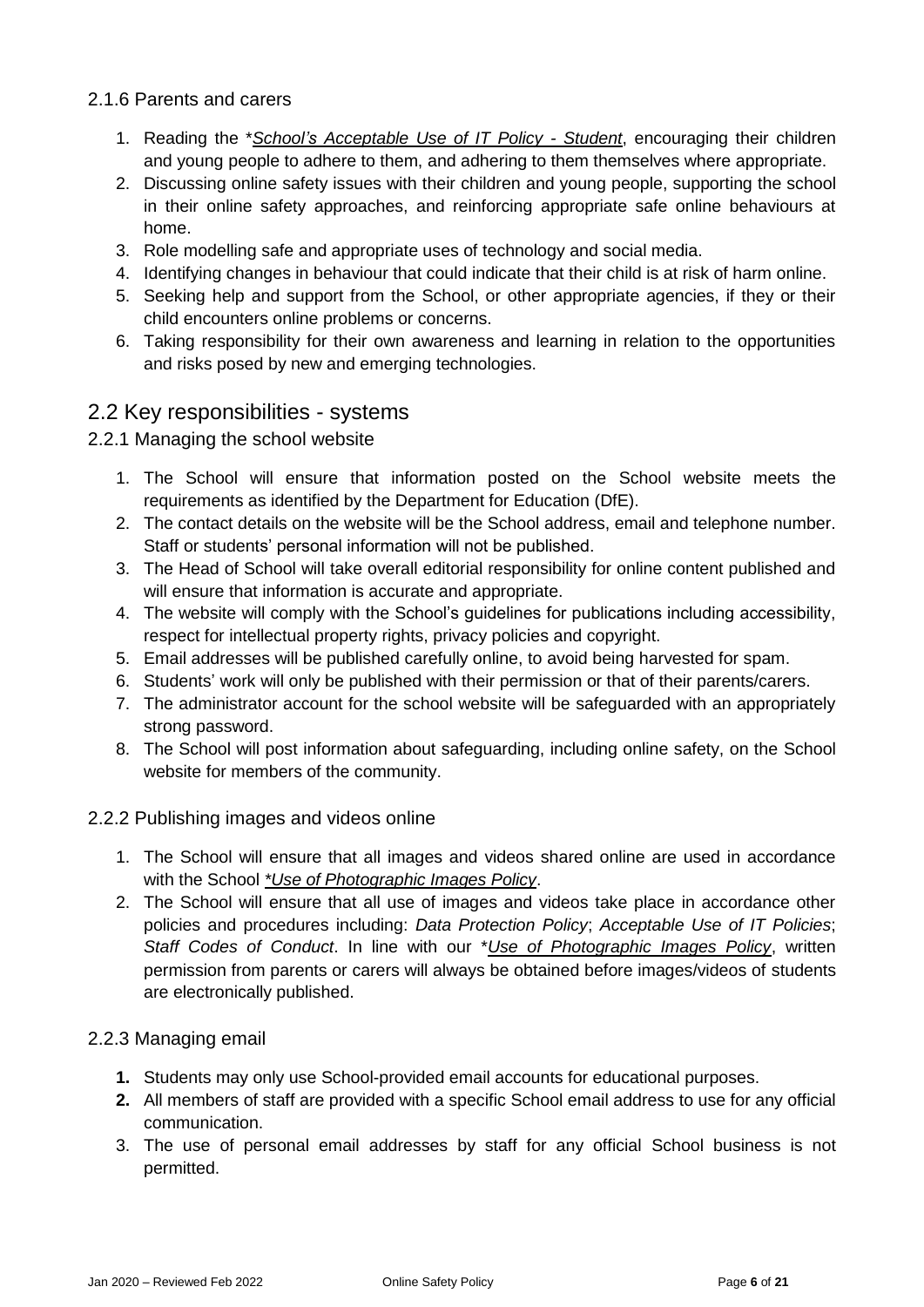- 4. The forwarding of any chain messages/emails etc. is not permitted. Spam or junk mail will be blocked and reported to the email provider.
- 5. Any electronic communication which contains any content which could be subject to data protection legislation (e.g. sensitive or personal information) will be sent only to recipients who are authorised to receive it (under GDPR rules) - if necessary, with password protection.
- 6. Access to School email systems will always take place in accordance with data protection legislation and in line with other appropriate School policies and procedures, e.g. GDPR rules.
- 7. Members of the community must immediately tell SLT or the IT Manager if they receive offensive communication and this will be recorded in the School safeguarding files/records.
- 8. Excessive social email use can interfere with teaching and learning and will be restricted. Access in School to external personal email accounts may be blocked.
- 9. School email addresses and other official contact details will not be used for setting up personal social media accounts.
- 2.2.4 Appropriate and safe classroom use of the internet and any associated devices
	- 1. Internet use is a key feature of educational access and all children and young people will receive age and ability appropriate education to support and enable them to develop strategies to respond to concerns as part of an embedded whole school curriculum. Please access specific curriculum policies for further information.
	- 2. The School's internet access is designed to enhance and extend education.
	- 3. Access levels to the internet are reviewed to reflect the curriculum requirements and the age and ability of students.
	- 4. All members of staff are aware that they cannot rely on filtering alone to safeguard children and young people and supervision, classroom leadership and education about safe and responsible use are essential.
	- 5. Supervision of students will be appropriate to their age and ability.
	- 6. All students are appropriately supervised when using technology, according to their ability, age and understanding.
	- 7. All school-owned devices will be used in accordance with the School's *Acceptable Use of IT Policies* and with appropriate safety and security measure in place.
	- 8. Members of staff will always evaluate websites, tools and apps fully before use in the classroom or recommending for use at home.
	- 9. Students will be educated in the effective use of the Internet in research, including the skills of knowledge location, retrieval and evaluation.
	- 10. The School will use age appropriate search tools.
	- 11. The School will ensure that the use of Internet-derived materials by staff and students complies with copyright law and acknowledge the source of information.
	- 12. Students will be taught to be critically aware of the materials they read and shown how to validate information before accepting its accuracy.
	- 13. The evaluation of online materials is a part of teaching and learning in every subject and will be viewed as a whole-School requirement across the curriculum.
	- 14. The School will use the internet to enable students and staff to communicate and collaborate in a safe and secure environment.
- 2.2.5 Use of social media
- 2.2.5.1 Use of social media general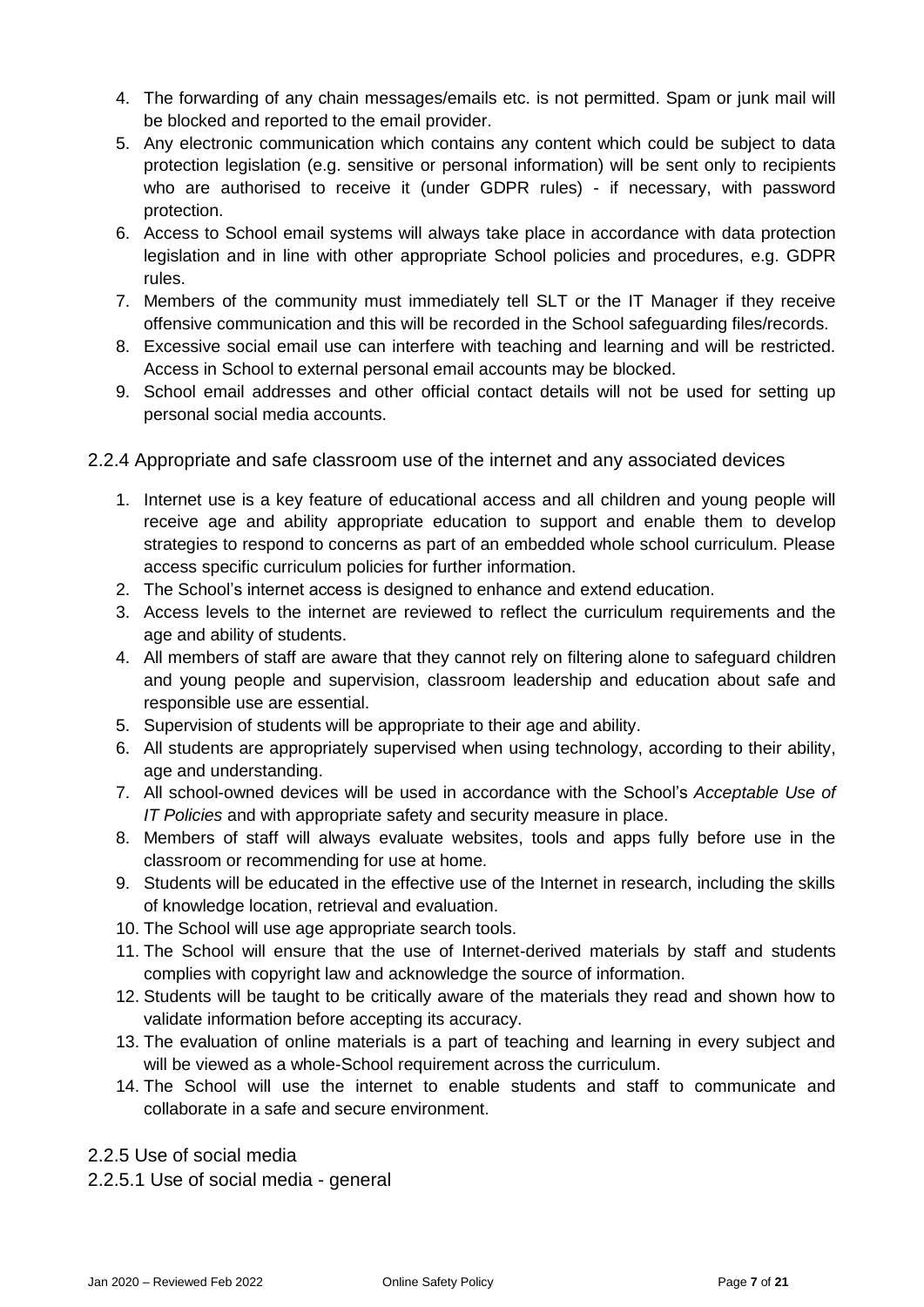- 1. Expectations regarding safe and responsible use of social media will apply to all members of the School community and exist in order to safeguard both the School and the wider community, on and offline. Examples of social media may include blogs, wikis, social networking sites, forums, bulletin boards, multiplayer online gaming, apps, video/photo sharing sites, chatrooms, instant messenger and many others.
- 2. All members of the School community will be encouraged to engage in social media in a positive, safe and responsible manner at all times.
- 3. Information about safe and responsible use of social media will be communicated clearly and regularly to all members of the School community through regular staff meetings and emails.
- 4. All members of the School community are advised not to publish specific and detailed private thoughts, concerns, pictures or messages on any social media services, especially content that may be considered threatening, hurtful or defamatory to others.
- 5. The School will control student and staff access to social media and social networking sites whilst on site and when using School-provided devices and systems.
- 6. The use of social networking applications during School hours for personal use is not permitted. Inappropriate or excessive use of social media during School/work hours or whilst using School devices may result in disciplinary or legal action and/or removal of Internet facilities.
- 7. Any concerns regarding the online conduct of any member of the School community on social media sites should be reported to the leadership team and will be managed in accordance with policies such as the *Anti-Bullying Policy*, *Managing Allegations against Staff Policy*, *Behaviour Policy*, *Safeguarding Policy* and *Child Protection Policy*.
- 8. Any breaches of School policy may result in criminal, disciplinary or civil action being taken and this will depend upon the age of those involved and the circumstances of the wrong committed. Action taken will be in accordance with relevant policies, such as the *Anti-Bullying Policy*, *Managing Allegations against Staff Policy*, *Behaviour Policy*, *Safeguarding Policy* and *Child Protection Policy*.

2.2.5.2 Use of social media – staff

- 1. The safe and responsible use of social networking, social media and personal publishing sites will be discussed with all members of staff as part of staff induction and will be revisited and communicated via regular staff training opportunities.
- 2. Safe and professional behaviour will be outlined for all members of staff (including volunteers) as part of the School's *Acceptable Use of IT Policies*.
- 3. All members of staff are advised not to communicate with or add as 'friends' any current or past children and young people/students or current or past students' family members via any personal social media sites, applications or profiles. Any pre-existing relationships or exceptions that may compromise this will be discussed with the DSL.
- 4. If on-going contact with students is required once they have left the school roll, members of staff will be expected to use official school provided communication tools.
- 5. All communication between staff and members of the School community on School business will take place via official approved communication channels.
- 6. Staff will not use personal social media accounts to contact students or parents, nor should any contact be accepted.
- 7. Any communication from students/parents received on personal social media accounts will be reported to the School's DSL.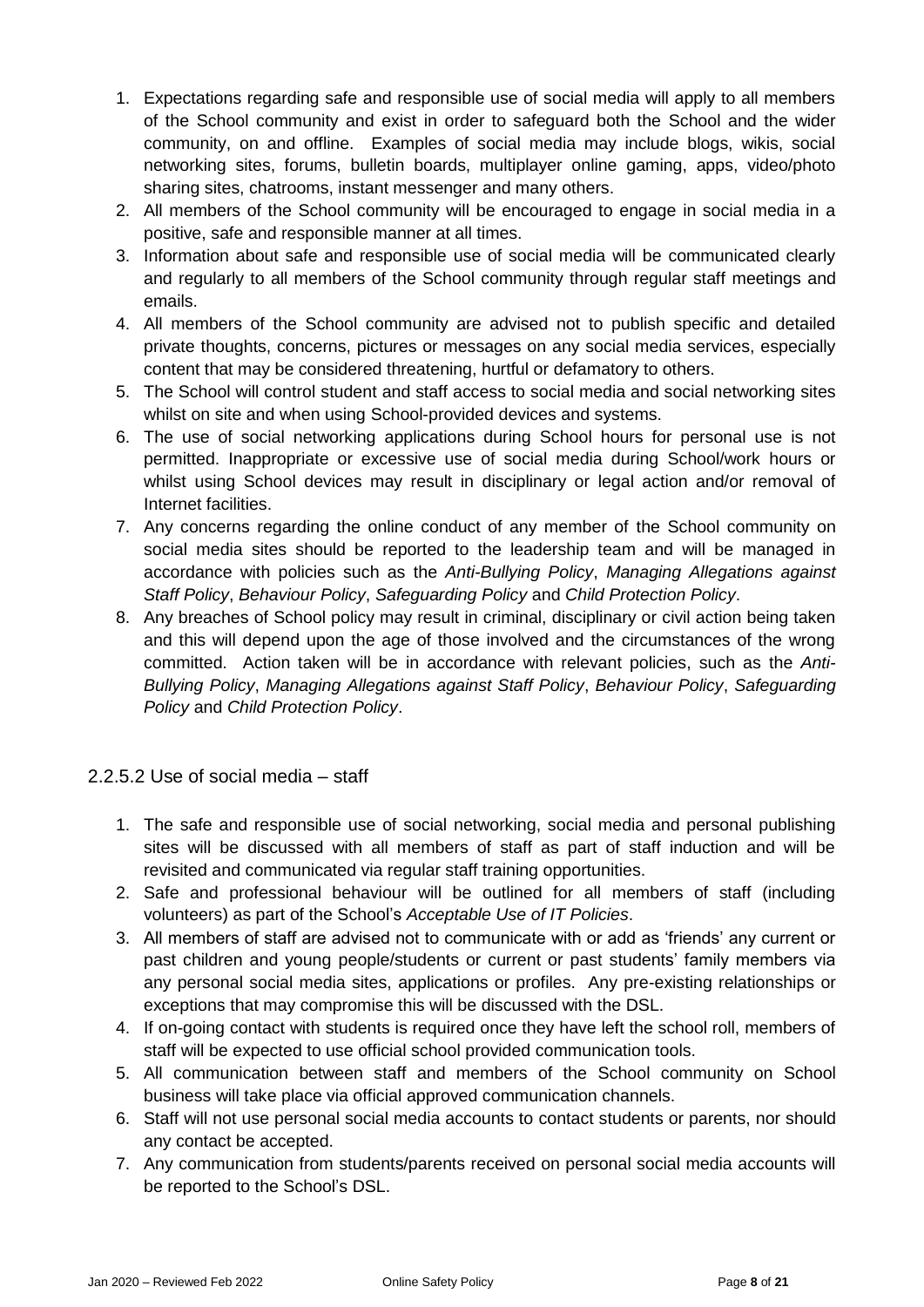- 8. Information and content that staff members have access to as part of their employment, including photos and personal information about students and their family members, colleagues etc. will **not** be shared or discussed on personal social media sites.
- 9. All members of staff are strongly advised to safeguard themselves and their privacy when using social media sites. This will include being aware of location sharing services, setting the privacy levels of their personal sites as strictly as they can, opting out of public listings on social networking sites, logging out of accounts after use and keeping passwords safe and confidential.
- 10. All members of staff are encouraged to consider carefully the information, including text and images, they share and post online and to ensure that their social media use is compatible with their professional role and is in accordance with School policies and the wider professional and legal framework.
- 11. Members of staff will be encouraged to manage and control the content they share and post online. Advice will be provided to staff via staff training and by sharing appropriate guidance and resources on a regular basis.
- 12. Members of staff will notify SLT immediately if they consider that any content shared or posted via any information and communications technology, including emails or social networking sites conflicts with their role in the School.
- 13. Members of staff are encouraged not to identify themselves as employees of the School on their personal social networking accounts. This is to prevent information on these sites from being linked with the School and also to safeguard the privacy of staff members and the wider community.
- 14. Members of staff will ensure that they do not represent their personal views as that of the School on social media.
- 15. School email addresses will not be used for setting up personal social media accounts.

#### 2.2.5.3 Use of social media – students

- 1. Safe and responsible use of social media sites will be outlined for children and young people and their parents as part of the *Acceptable Use of IT Policies*.
- 2. Personal publishing on social media sites will be taught to students as part of an embedded and progressive education approach via age appropriate sites which have been risk assessed and approved as suitable for educational purposes.
- 3. Students will be advised to consider the risks of sharing personal details of any kind on social media sites which may identify them and/or their location. Examples would include real/full name, address, mobile or landline phone numbers, school attended, instant messenger contact details, email addresses, full names of friends/family, specific interests and clubs etc.
- 4. Students will be advised not to meet any online friends without a parent/carer or other responsible adult's permission and only when they can be present.
- 5. Students will be advised on appropriate security on social media sites and will be encouraged to use safe passwords, deny access to unknown individuals and be supported in learning how to block and report unwanted communications.
- 6. Students will be encouraged to approve and invite known friends only on social networking sites and to deny access to others by making profiles private/protected.
- 7. Parents will be informed of any official social media use with students and written parental consent will be obtained, as required.
- 8. Any official social media activity involving students will be moderated by the school where possible.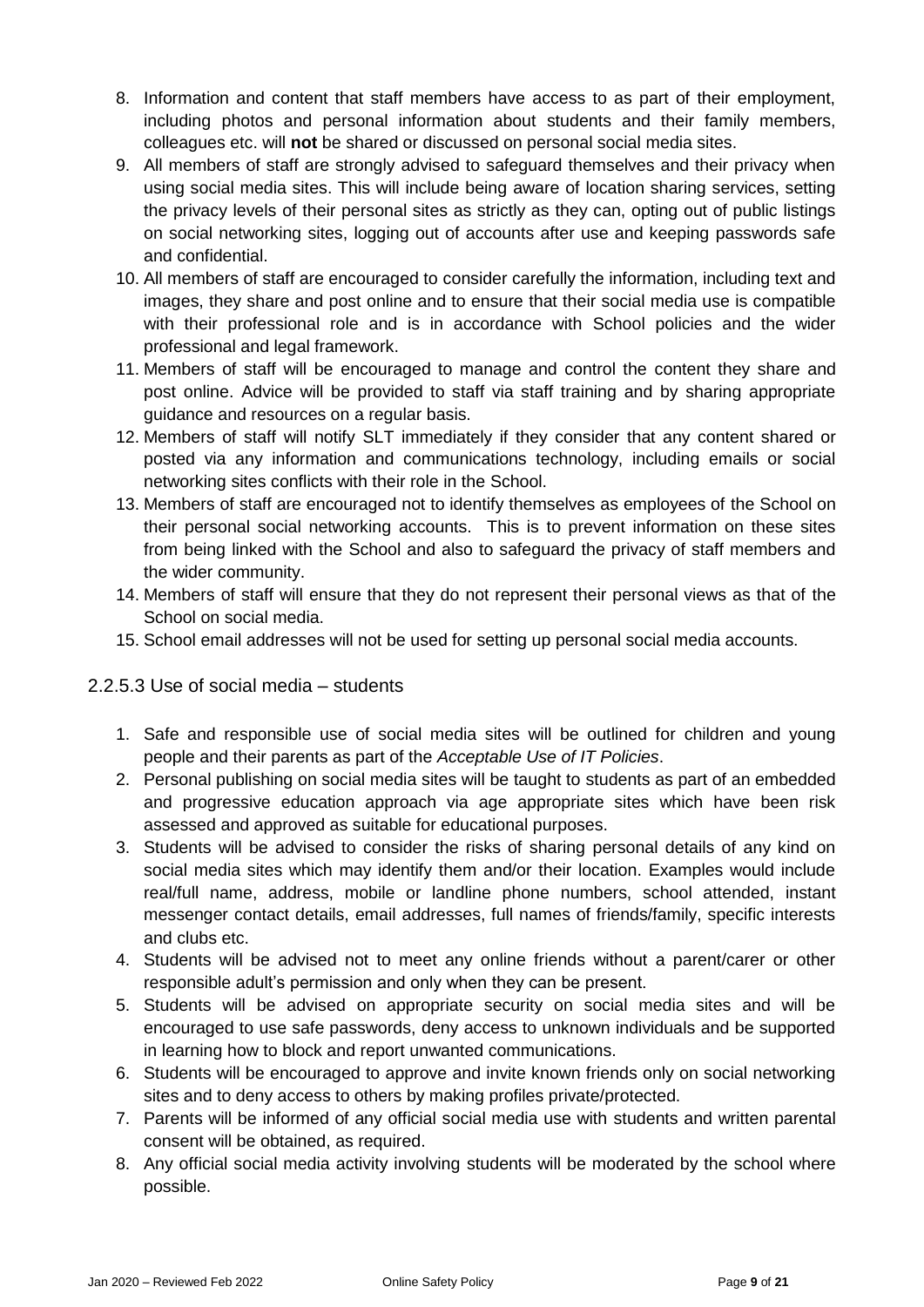- 9. The School is aware that many popular social media sites state that they are not for children and young people under the age of 13, therefore the School will not create accounts within School specifically for children and young people under this age.
- 10. Any concerns regarding students' use of social networking, social media and personal publishing sites, both at home and at School, will be dealt with in accordance with existing School policies including the *Anti-Bullying Policy* and *Behaviour Policy*.
- 11. Any concerns regarding students' use of social networking, social media and personal publishing sites, both at home and at School, will be raised with parents/carers, particularly when concerning any underage use of social media sites.

#### 2.2.6 Use of personal devices and mobile phones

The widespread ownership of mobile phones and a range of other personal devices among students and staff will require all members of the School community to take steps to ensure that mobile phones and personal devices are used responsibly.

The use of mobile phones and other personal devices by young people and adults will be decided by the School and is covered in this document and the Staff Code of Conduct.

The School recognises that personal communication through mobile technologies is an accepted part of everyday life for children and young people, staff and parents/carers but requires that such technologies need to be used safely and appropriately within the School.

#### 2.2.6.1 Expectations

- 1. All use of personal devices and mobile phones will take place in accordance with the law and other appropriate School policies.
- 2. Electronic devices of all kinds that are brought in on site are the responsibility of the user at all times. The School accepts no responsibility for the loss, theft or damage of such items. Nor will the School accept responsibility for any adverse health effects caused by any such devices either potential or actual.
- 3. Mobile phones and personal devices are not permitted to be used by students during the school day.
- 4. The sending of abusive or inappropriate messages or content via mobile phones or personal devices is forbidden by any member of the community and any breaches will be dealt with as part of the relevant discipline/behaviour policies.
- 5. Members of staff will be issued with a work phone number and email address where contact with students or parents/carers is required. If it is not possible to use a School device, members of staff will withhold their personal numbers when making phone calls on behalf of the School.
- 6. All members of the School community will be advised to take steps to protect their mobile phones or devices from loss, theft or damage.
- 7. All members of the School community will be advised to use passwords/pin numbers to ensure that unauthorised calls or actions cannot be made on their phones or devices if they are lost or stolen. Passwords and pin numbers should be kept confidential. Mobile phones and personal devices should not be shared.
- 8. All members of the School community will be advised to ensure that their mobile phones and personal devices do not contain any content which may be considered to be offensive, derogatory or would otherwise contravene the Schools policies.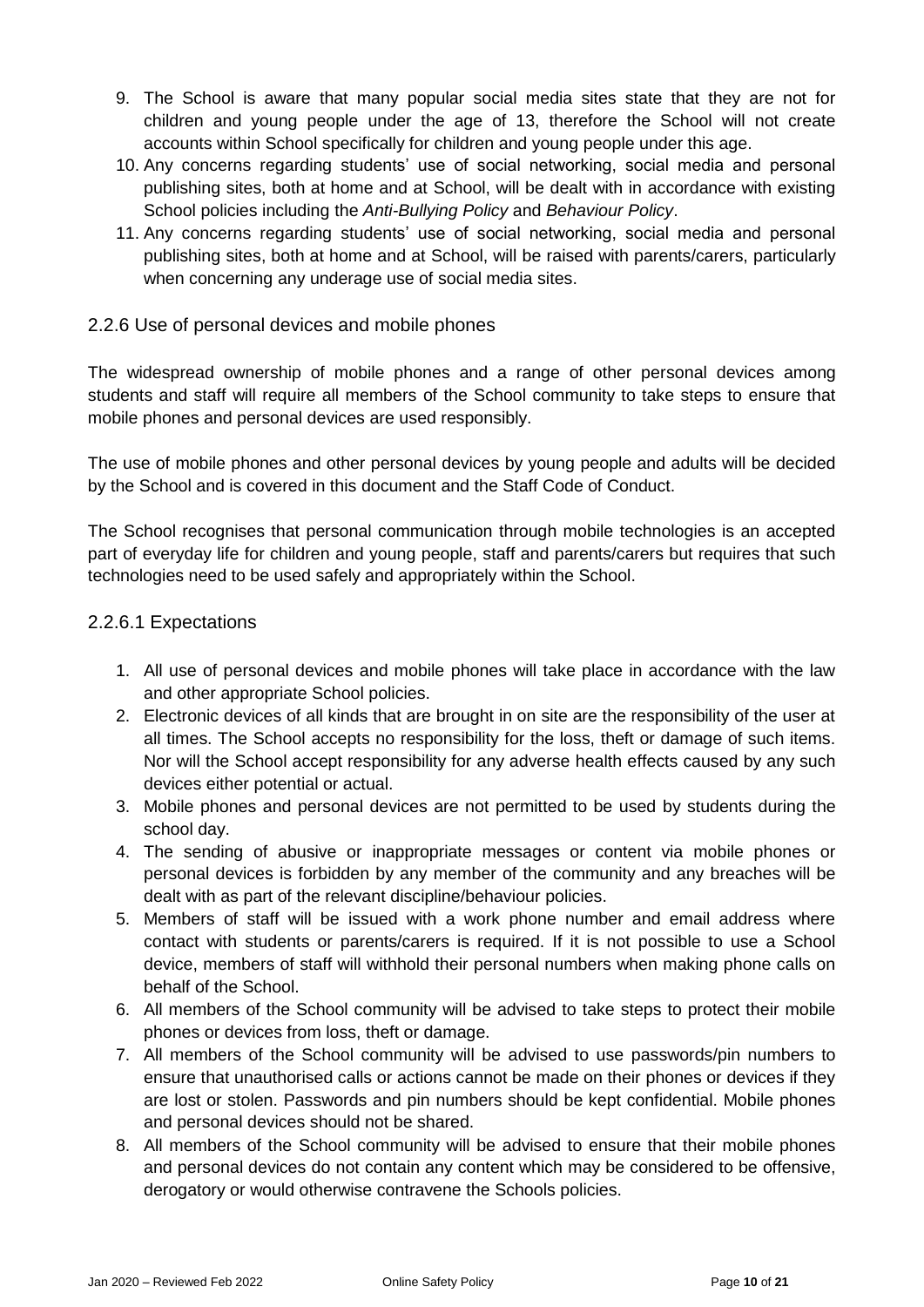#### 2.2.6.2 Use of personal devices and mobile phones – staff

- 1. Members of staff are not permitted to use their own personal phones or devices for contacting children, young people and their families within or outside of the School in a professional capacity. Any pre-existing relationships which could compromise this will be discussed with leaders/managers.
- 2. Staff will not use personal devices such as mobile phones, tablets or cameras to take photos or videos of children and young people and will only use work-provided equipment for this purpose.
- 3. Staff will not use any personal devices directly with children and young people and will only use work-provided equipment during lessons/educational activities. Staff may use their personal device(s) to monitor their School email.
- 4. Members of staff will ensure that any use of personal phones and devices will always take place in accordance with the law, e.g. data protection, as well as relevant School policies and procedures, e.g. the \**Confidentiality Policy*, *Data Protection Policy*, *Acceptable Use of IT Policies*, etc.
- 5. Bluetooth or other forms of communication should be "hidden" or switched off during lesson times.
- 6. Personal mobile phones or devices will not be used during teaching periods unless permission has been given by a member of SLT in emergency circumstances.
- 7. Staff will ensure that any content bought on site via mobile phones and personal devices is compatible with their professional role and expectations.
- 8. If a member of staff breaches the School policy, disciplinary action will be taken.
- 9. If a member of staff is thought to have illegal content saved or stored on a mobile phone or personal device or have committed a criminal offence, the Police will be contacted.
- 10. Any allegations against members of staff involving personal use of mobile phone or devices will be responded to following the School *Managing Allegations against Staff Policy*.

#### 2.2.6.3 Use of personal devices and mobile phones – students

- 1. Students will be educated regarding the safe and appropriate use of personal devices and mobile phones.
- 2. All use of mobile phones and personal devices by children and young people will take place in accordance with the *Acceptable Use of IT Policy - Students*.
- 3. Students' personal mobile phones and personal devices will be kept in a secure place, switched off and kept out of sight during lessons and while moving between lessons. Mobile phones or personal devices will not be used by students during lessons or formal school time. Post-16 students may use their devices in timetabled break times within the designated Post-16 areas. Post-16 students must not use their devices in the company of students in the primary or secondary areas.
- 4. If a student needs to contact his parents/carers, they will be allowed to use a School phone.
- 5. Parents are advised not to contact their child via their mobile phone during the school day, but to contact the School office. Exceptions may be permitted by SLT on a case-by-case basis.
- 6. Students should protect their phone numbers by only giving them to trusted friends and family members.
- 7. Students will be instructed in safe and appropriate use of mobile phones and personal devices and will be made aware of boundaries and consequences.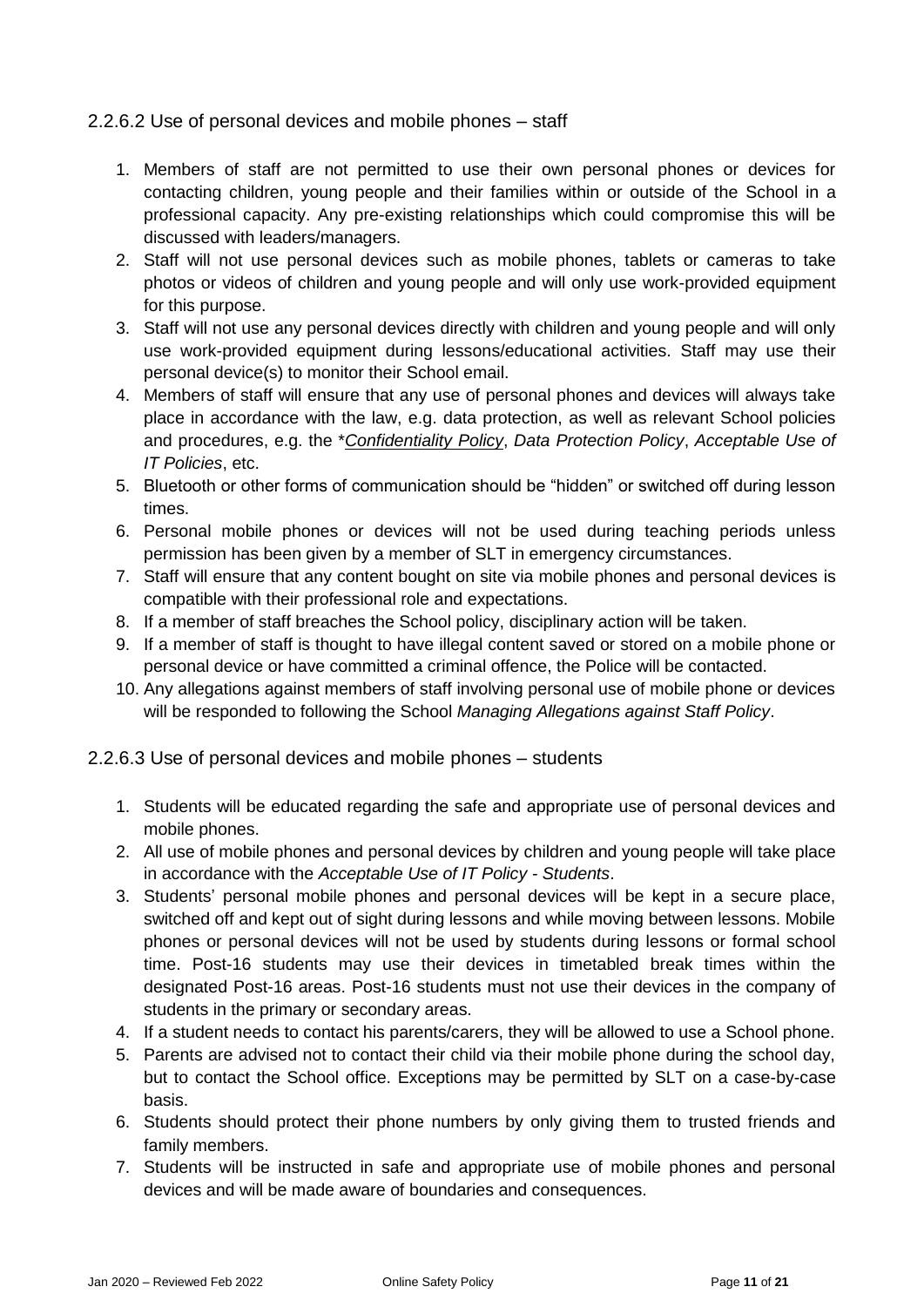- 8. Mobile phones and personal devices must not be taken into examinations. Students found in possession of a mobile phone or personal device during an exam will be reported to the appropriate examining body. This may result in the student's withdrawal from either that examination or all examinations.
- 9. If a student breaches the School policy, the phone or device will be confiscated and will be held in a secure place in the School office. Mobile phones and devices will be released to parents/carers in accordance with the School policy.
- 10. School staff may confiscate a student's mobile phone or device if they believe it is being used to contravene the School's *Behaviour Policy* or *Anti-Bullying Policy* or could contain youth produced sexual imagery (sexting). The phone or device may be searched by a member of SLT with the consent of the student or parent/carer and content may be deleted or requested to be deleted, if appropriate. In the case of sexting, the device must be handed to the DSL and no one should view the (alleged) image(s) or delete them. In this case, the DSL will contact the Police and they will take the necessary steps to determine whether the image(s) falls into the sexting category. Searches of mobile phones or personal devices will only be carried out in accordance with School policy.
- 11. If there is suspicion that material on a student's personal device or mobile phone may be illegal or may provide evidence relating to a criminal offence, the device will be handed over to the Police for further investigation (see sexting above, for example).
- 2.2.6.4 Use of personal devices and mobile phones visitors
	- 1. Parents/carers and visitors must use mobile phones and personal devices in accordance with the School's *Acceptable Use of IT Policy - Staff*.
	- 2. Use of mobile phones or personal devices by visitors and parents/carers to take photos or videos must take place in accordance with the School \**Use of Photographic Images Policy*.
	- 3. The School will inform visitors of expectations of use.
	- 4. Staff will be expected to challenge concerns when safe and appropriate and will always inform the DSL of any breaches of use by visitors.

#### 2.2.7 Reducing online risks

- 1. The School is aware that the Internet is a constantly changing environment with new apps, tools, devices, sites and material emerging at a rapid pace.
- 2. Emerging technologies will be examined for educational benefit and SLT will ensure that appropriate risk assessments are carried out before use in School is allowed.
- 3. The School will ensure that appropriate filtering and monitoring systems are in place to prevent staff and students from accessing unsuitable or illegal content.
- 4. The School will take all reasonable precautions to ensure that users access only appropriate material. However, due to the global and connected nature of Internet content, it is not always possible to guarantee that access to unsuitable material will never occur via a School computer or device.
- 5. The School will audit technology use to establish if the *Online Safety Policy* is adequate and that the implementation of the policy is appropriate.
- 6. Methods to identify, assess and minimise online risks will be reviewed regularly by SLT and the IT Manager.
- 7. The School will provide an *Acceptable Use of IT Policy - Staff* for any guest/visitor who needs to access the School computer system or internet on site.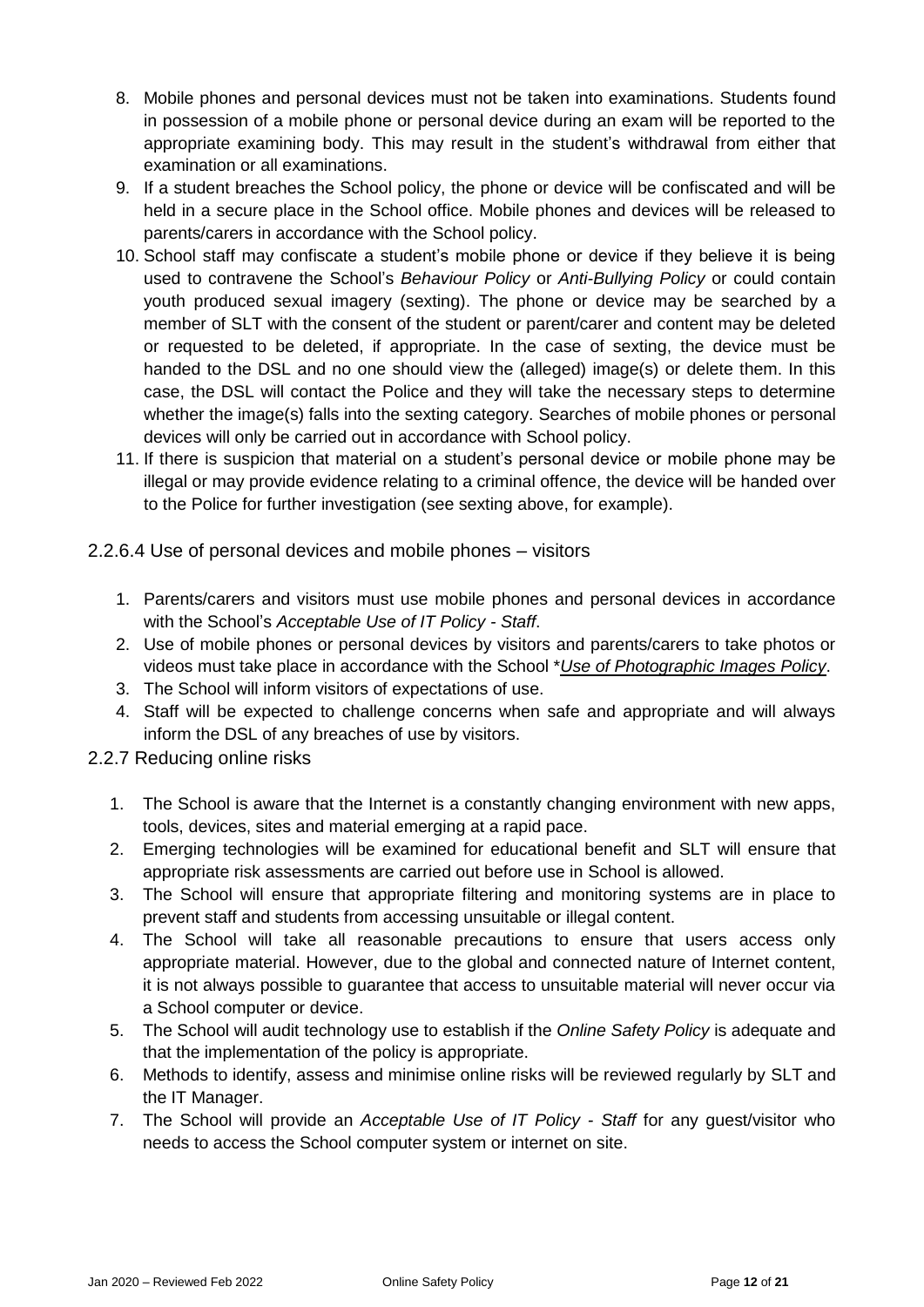- 8. The school will maintain a current record of all staff and students who are granted access to the school's devices and systems. All staff and students will read and sign the relevant *Acceptable Use of IT Policy* before using any School resources.
- 9. Parents will be informed that students will be provided with supervised Internet access which is appropriate to their age and ability.
- 10. Parents will be asked to read the *Acceptable Use of IT Policy - Student* for student access and discuss it with their child, where appropriate. This is sent to parents with the School's new student information pack.
- 11. The School will make decisions on internet use based on the specific needs and understanding of the student(s).
- 12. An online safety (e-Safety) curriculum will be established and embedded throughout the whole School, to raise awareness regarding the importance of safe and responsible Internet use amongst students.
- 13. Education about safe and responsible use will precede Internet access.
- 14. Students' input will be sought when writing and developing School online safety policies, including curriculum development and implementation, as part of our on-line safety committee.
- 15. Parents are asked to support their children and young people in reading and understanding the *Acceptable Use of IT Policy - Student* in a way which suits their age and ability.
- 16. All users will be informed that network and Internet use will be monitored.
- 17. Online safety (e-Safety) will be included in the PSHE, RSE, Citizenship and Computing programmes of study, covering both safe school and home use.
- 18. Acceptable use expectations and posters will be posted in rooms with Internet access.
- 19. Safe and responsible use of the Internet and technology will be reinforced across the curriculum and within all subject areas.
- 20. The School will implement peer education to develop online safety as appropriate to the needs of the students as part of our on-line safety committee.

# 2.3 Awareness, education and training

2.3.1 Education of children and young people and young people considered to be vulnerable

The School is aware that all our students are vulnerable and that some may be considered to be even more vulnerable online due to a range of factors. The School will ensure that differentiated and ability appropriate online safety (e-Safety) education is given.

#### 2.3.2 Engagement and education of staff

- 1. The *Online Safety Policy* will be reinforced and highlighted as part of our safeguarding responsibilities and all staff are made aware of our *Acceptable Use of IT Policy – Staff* as part of induction procedures.
- 2. Staff will be made aware that our Internet traffic can be monitored and traced to the individual user. Discretion and professional conduct are essential when using School systems and devices.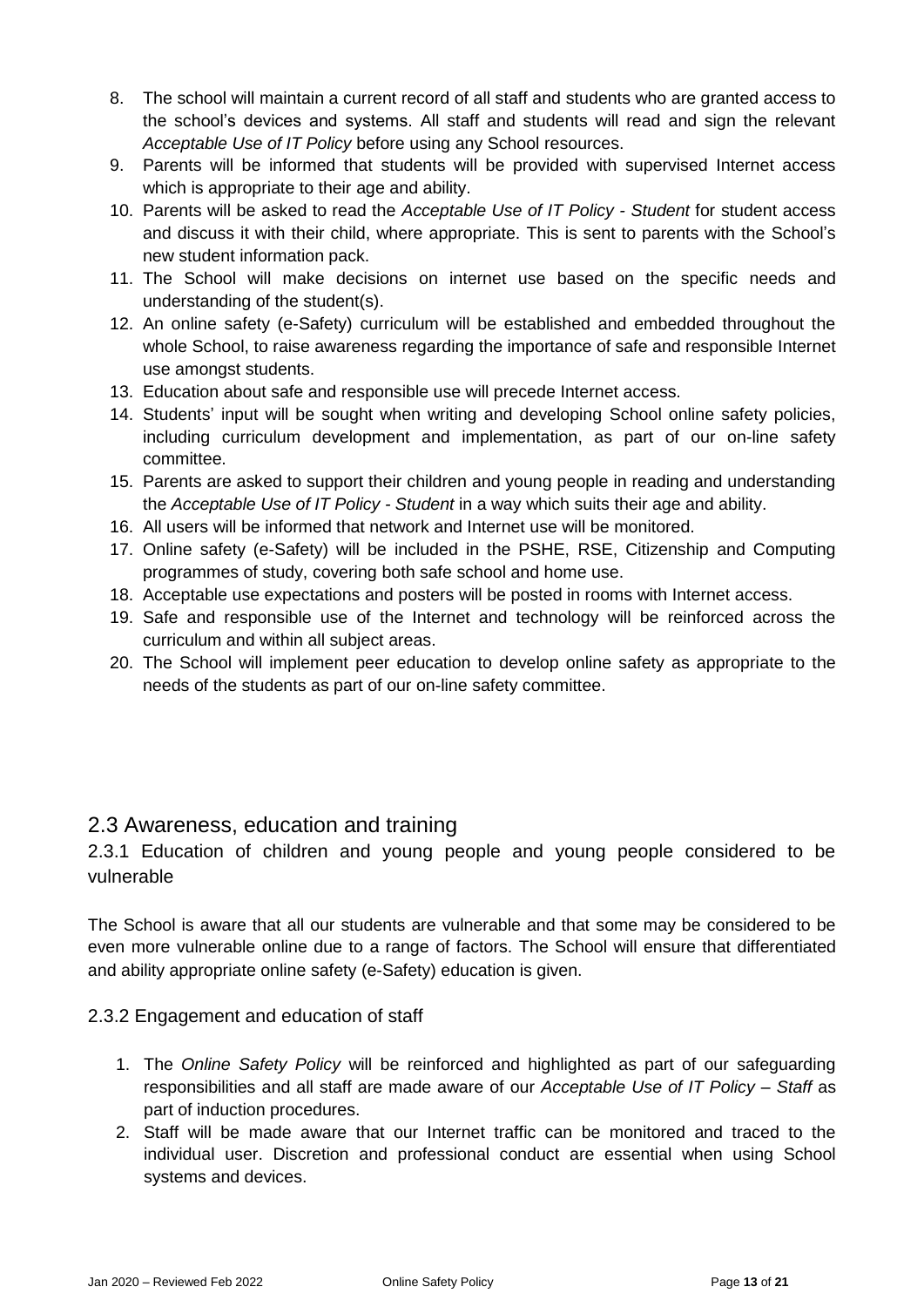- 3. Up-to-date and appropriate staff training in safe and responsible Internet use, both professionally and personally, will be provided for all members of staff in a variety of ways, on an annual basis as part of safeguarding training.
- 4. All members of staff will be made aware that their online conduct out of school could have an impact on their role and reputation within the School. Civil, legal or disciplinary action could be taken if they are found to bring the profession or institution into disrepute, or if something is felt to have undermined confidence in their professional abilities.
- 2.3.3 Engagement and education of parents and carers
	- 1. The School recognises that parents/carers have an essential role to play in enabling children and young people to become safe and responsible users of the Internet and digital technology.
	- 2. Parents' attention will be drawn to the school *Online Safety Policy* via the School website and the new student pack.
	- 3. Information and guidance for parents on online safety will be made available to parents in regular 'E-safety advisor' newsletters on our web-site.

### 2.4 Security

2.4.1 Security and leadership of information systems

- 1. The security of the School information systems and users will be reviewed regularly.
- 2. Virus protection will be updated regularly.
- 3. Personal student data sent over the Internet will be encrypted or accessed via appropriate secure remote access systems.
- 4. Portable media is discouraged.
- 5. Unapproved software will not be allowed in work areas or attached to email.
- 6. The School's ICT consultants will review system capacity regularly.
- 7. The appropriate use of user logins and passwords to access the School network will be enforced for all users.
- 8. All users will be expected to log off or lock their screens/devices if systems are unattended by using the Windows+L keyboard shortcut.

#### 2.4.2 Password policy

- 1. All users will be informed not to share passwords or information with others and not to login as another user at any time.
- 2. Staff and students must always keep their password private and must not share it with others or leave it where others can find it.
- 3. All members of staff will have their own unique username and private passwords to access school systems. Members of staff are responsible for keeping their password private.
- 4. Staff are issued with passwords to access School systems. If staff are given the opportunity to change or choose their own passwords, they should ensure that they are unique passwords that contain a mix of upper- and lower-case letters, numbers and special characters. Staff should not use the same passwords for School and personal use. Staff should also avoid using the same password for online registrations: it is recommended that new passwords (or variations of existing passwords) are used in these circumstances. Certain members of staff may be issued with two-factor authentication (2FA) passwords.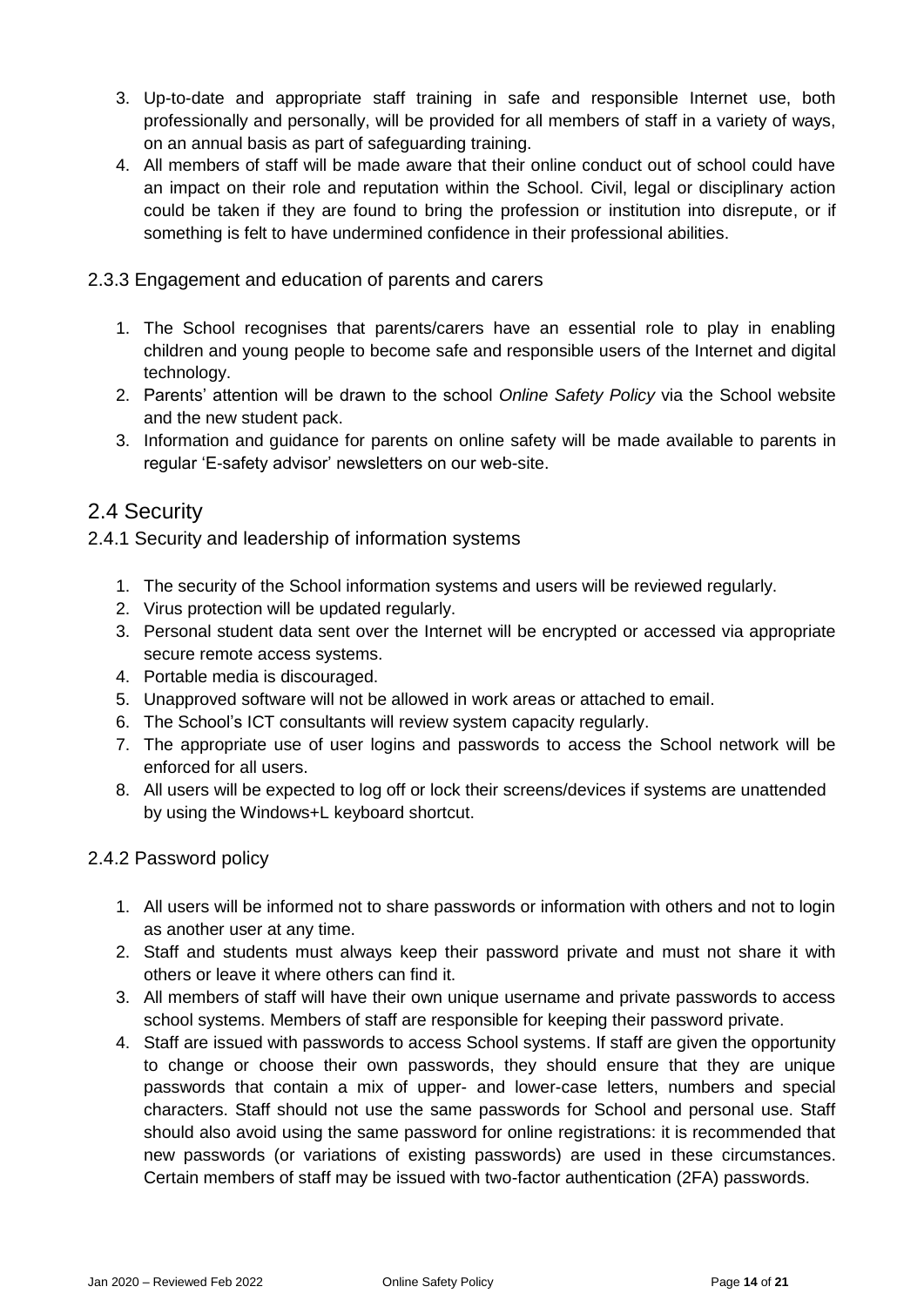#### 2.4.3 Filtering and Monitoring

- 1. The School will ensure that the School has age- and ability-appropriate filtering and monitoring in place whilst using School devices and systems to limit children and young people's exposure to online risks.
- 2. The School's Internet access strategy will be dependent on the need and requirements of our community and will therefore be designed to suit the age and curriculum requirements of our students.
- 3. All users will be informed that use of School systems can be monitored.
- 4. The School uses filtering systems which block sites that fall into categories such as pornography, racial hatred, extremism, gaming, sites of an illegal nature, etc. and alert staff to misuse of the School systems, the use of unsuitable language in their searches and work, and allow teachers to control their students' access to the Internet or other sources of information during lesson times. These systems are Smoothwall and Impero.
- 5. If staff or students discover unsuitable sites, the URL must be reported to the DSL and will then be recorded and escalated as appropriate.
- 6. SLT will ensure that regular checks are made to ensure that the filtering methods selected are effective and appropriate.
- 7. Any material that the School believes is illegal will be reported to appropriate agencies such as the Internet Watch Foundation (IWF), Kent Police or the Child Exploitation and Online Protection Centre (CEOP) immediately.

# 3 Responding, reporting and recording incidents

# 3.1 Responding to online incidents and safeguarding concerns

- 1. All members of the School community will be made aware of the range of online risks that are likely to be encountered including sexting, online/cyber bullying, etc. This will be highlighted within staff training and educational approaches for students.
- 2. All members of the School community will be informed about the procedure for reporting online safety (e-Safety) concerns, such as breaches of filtering, sexting, cyberbullying, illegal content, etc.
- 3. The DSL will be informed of any online safety (e-Safety) incidents involving child protection concerns, which will then be recorded.
- 4. The DSL will ensure that online safety concerns are escalated and reported to relevant agencies in line with the Kent Safeguarding Children and Young People Board thresholds and procedures.
- 5. Complaints about Internet misuse will be dealt with under the School's complaints procedure.
- 6. Complaints about online/cyber bullying will be dealt with under the School's *Anti-Bullying Policy* and \*procedure.
- 7. Any complaint about staff misuse will be referred to the Headteacher.
- 8. Any allegations against a member of staff's online conduct will be discussed with the Local Authority Designated Officer (LADO).
- 9. Students, parents and staff will be informed of the School's complaints procedure.
- 10. Staff will be informed of the complaints and whistleblowing procedures.
- 11. All members of the School community will need to be aware of the importance of confidentiality and the need to follow the official School procedures for reporting concerns.
- 12. The School will manage online safety (e-Safety) incidents in accordance with the School \**Discipline Policy* and *Behaviour Policy* where appropriate.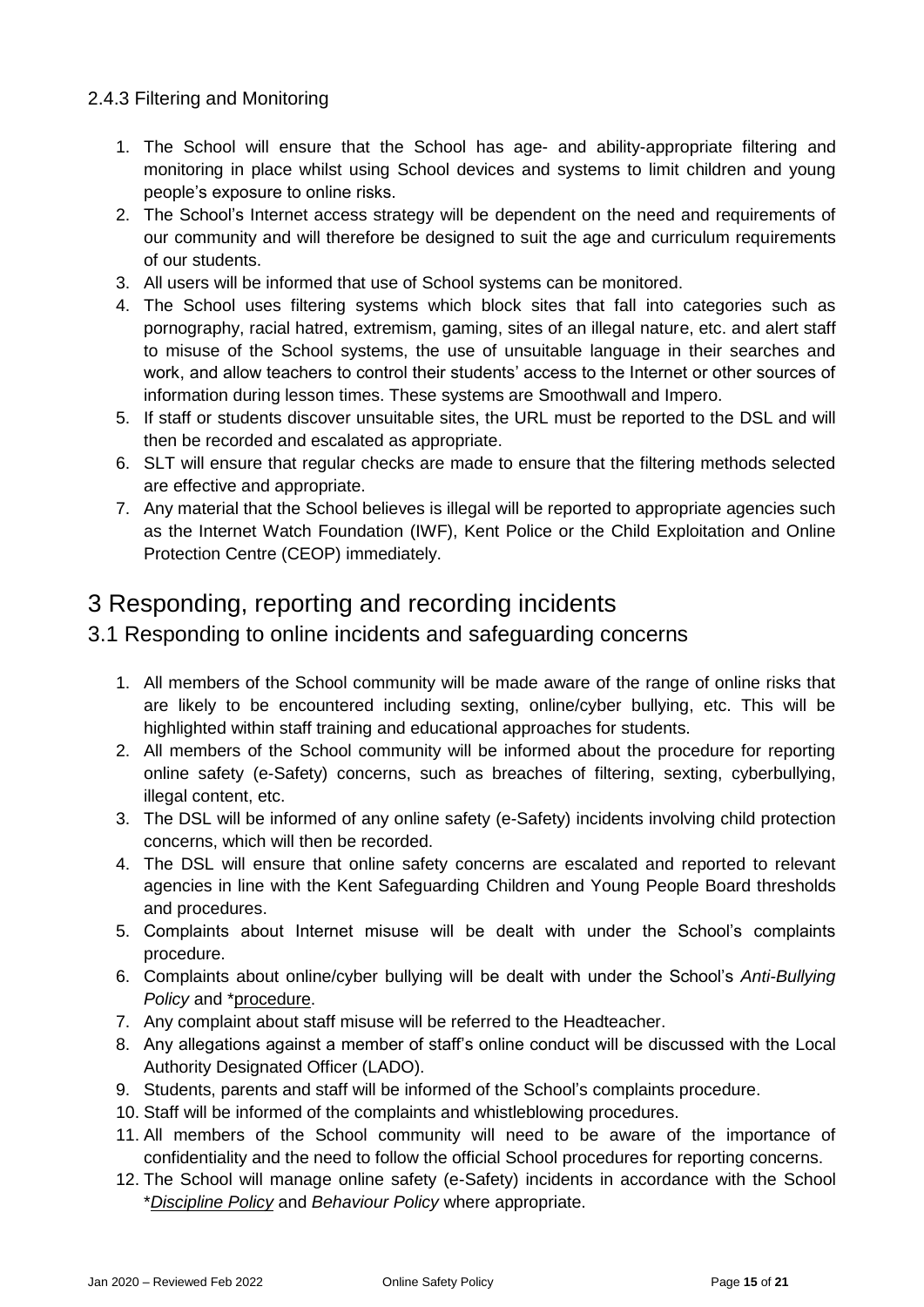- 13. The School will inform parents/carers of any incidents of concerns as and when required.
- 14. After any investigations are completed, the School will debrief, identify lessons learnt and implement any changes as required.
- 15. Where there is cause for concern or fear that illegal activity has taken place or is taking place, the School will contact the Education Safeguarding Team or Kent Police via 101 or 999 if there is immediate danger or risk of harm.
- 16. The use of computer systems without permission or for inappropriate purposes could constitute a criminal offence under the Computer Misuse Act 1990 and breaches will be reported to Kent Police.
- 17. If the School is unsure how to proceed with any incidents of concern, the incident will be escalated to the Education Safeguarding Team.
- 18. Parents and children and young people will need to work in partnership with the School to resolve issues.

# 3.2 Procedures for responding to specific online incidents or concerns

3.2.1 Responding to concerns regarding youth produced sexual imagery or "Sexting" and sharing nudes and semi-nudes

- 1. The School will ensure that all members of the community are made aware of the potential social, psychological and criminal consequences of sharing, possessing and creating youth produced sexual imagery (known as "sexting" and "sharing nudes and semi-nudes").
- 2. The School will implement preventative approaches via a range of age and ability appropriate educational approaches for students, staff and parents/carers.
- 3. The School views "sexting" as a safeguarding issue and all concerns will be reported to and dealt with by the DSL.
- 4. The School will follow the guidance as set out in the non-statutory UKCCIS advice 'Sexting in schools and colleges: responding to incidents and safeguarding young people' and KSCB "Responding to youth produced sexual imagery" guidance KCSE 2016.

If the School are made aware of incident involving creating youth produced sexual imagery, the School will:

- 5. Act in accordance with the School's *Child Protection Policy* and *Safeguarding Policy* and the relevant Kent Safeguarding Child Board procedures.
- 6. Immediately notify the DSL. Staff must not ask the child/children or young person(s) involved in the incident to disclose information regarding the imagery. This is the responsibility of the DSL. (Refer to the UK Council for Internet Safety document *Sharing nudes and semi-nudes: how to respond to an incident*.)
- 7. Store the device securely.
- 8. Carry out a risk assessment in relation to the children and young people(s) involved.
- 9. Consider the vulnerabilities of children and young people(s) involved (including carrying out relevant checks with other agencies). Staff must not share information about the incident with other members of staff, the young person(s) it involves or their, or other, parents and/or carers. (Refer to the UK Council for Internet Safety document *Sharing nudes and semi-nudes: how to respond to an incident*.)
- 10. Not say or do anything to blame or shame any young people involved.
- 11. Explain to anyone involved that you need to report the incident and reassure them that they will receive support and help from the DSL. (Refer to the UK Council for Internet Safety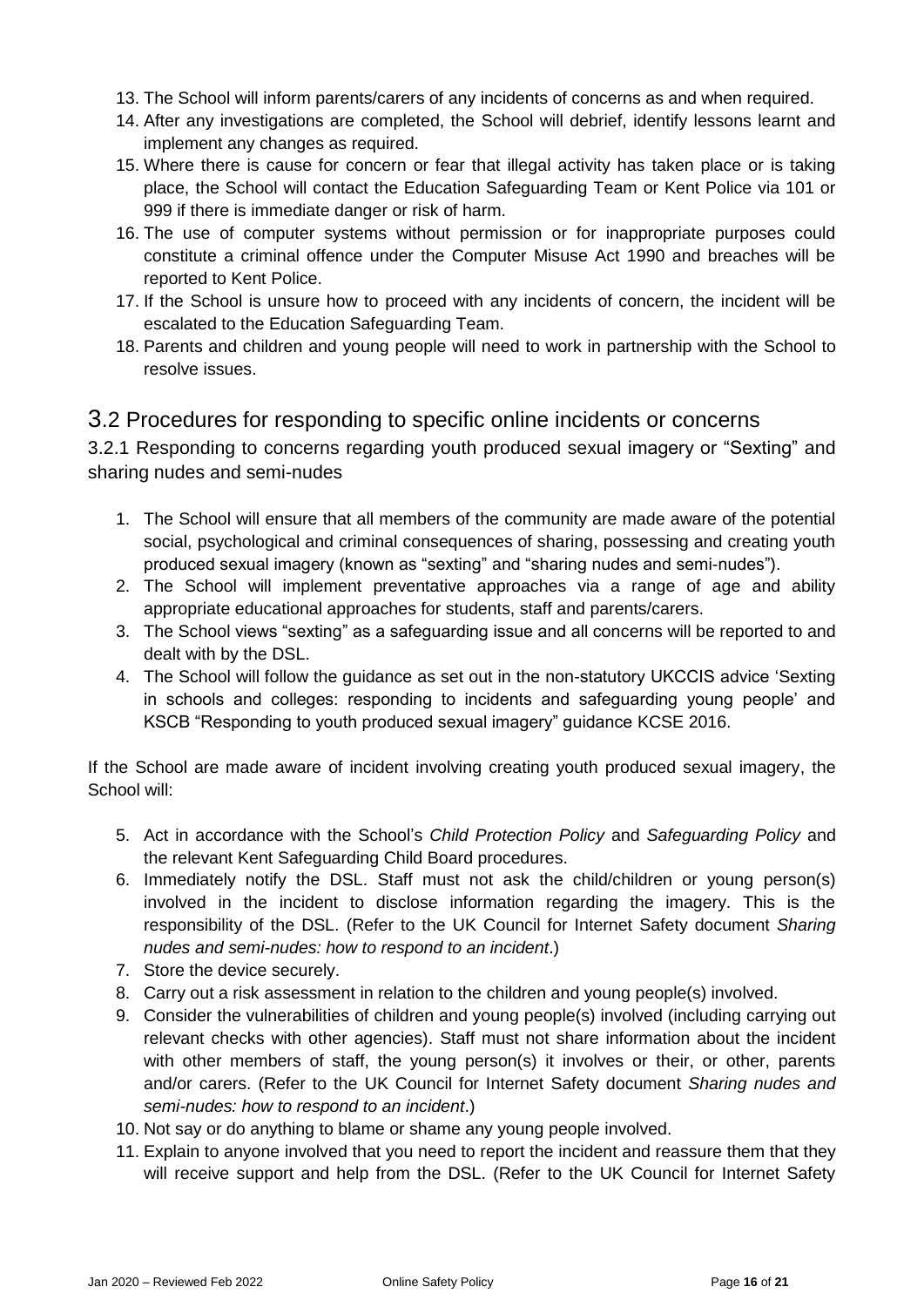document *Sharing nudes and semi-nudes: how to respond to an incident*.) The DSL will make a referral to the Police, if necessary.

- 12. Put the necessary safeguards in place for children and young people, e.g. offer counselling support and immediate protection and offer appropriate pastoral support for those involved.
- 13. Implement appropriate sanctions in accordance with the School *Behaviour Policy* but taking care not to further traumatise victims where possible.
- 14. Review the handling of any incidents to ensure that the School is implementing best practice and SLT will review and update any leadership procedures where necessary.
- 15. The School will not view any images suspected of being youth produced sexual imagery unless there is no other possible option or there is a clear need or reason to do so (in these cases the image will only be viewed by the DSL). Members of staff must never view, copy, print, share, store or save the imagery themselves, or ask a child to share or download it – this is illegal. If a member of staff has already viewed the imagery by accident (e.g. if a young person has showed it to you before you could ask them not to), report to the DSL and seek support. (Refer to the UK Council for Internet Safety document *Sharing nudes and semi-nudes: how to respond to an incident*.)
- 16. Members of staff must not delete the imagery or ask a young person to delete it.
- 17. The School will not send, share or save content suspected to be an indecent image of children and young people and will not allow or request children and young people to do so.
- 18. If an indecent image has been taken or shared on the School network or devices, the School will act to block access to all users and isolate the image.
- 19. The School will act regarding creating youth produced sexual imagery, regardless of the use of School equipment or personal equipment, both on and off the premises.
- 20. The School will ensure that all members of the community are aware of sources of support regarding youth produced sexual imagery.
- 3.2.2 Responding to concerns regarding online child sexual abuse and exploitation
	- 1. The School will ensure that all members of the community are made aware of online child sexual abuse, including exploitation and grooming including the consequences, possible approaches which may be employed by offenders to target children and young people and how to respond to concerns.
	- 2. The School will implement preventative approaches for online child sexual abuse via a range of age- and ability-appropriate educational approaches for students, staff and parents/carers.
	- 3. The School views online child sexual abuse as a safeguarding issue and all concerns will be reported to and dealt with by the DSL.
	- 4. If the School is unclear if a criminal offence has been committed, the DSL will obtain advice immediately through the Education Safeguarding Team and/or Kent Police.
	- 5. If the School is made aware of intelligence or information which may relate to child sexual exploitation (on or offline), it will be passed through to the Child Sexual Exploitation Team (CSET) by the DSL.

If the School are made aware of an incident involving online child sexual abuse of a child, the School will:

- 6. Act in accordance with the School's *Child Protection Policy* and *Safeguarding Policy* and the relevant Kent Safeguarding Child Board procedures.
- 7. Immediately notify the DSL.
- 8. Store any devices involved securely.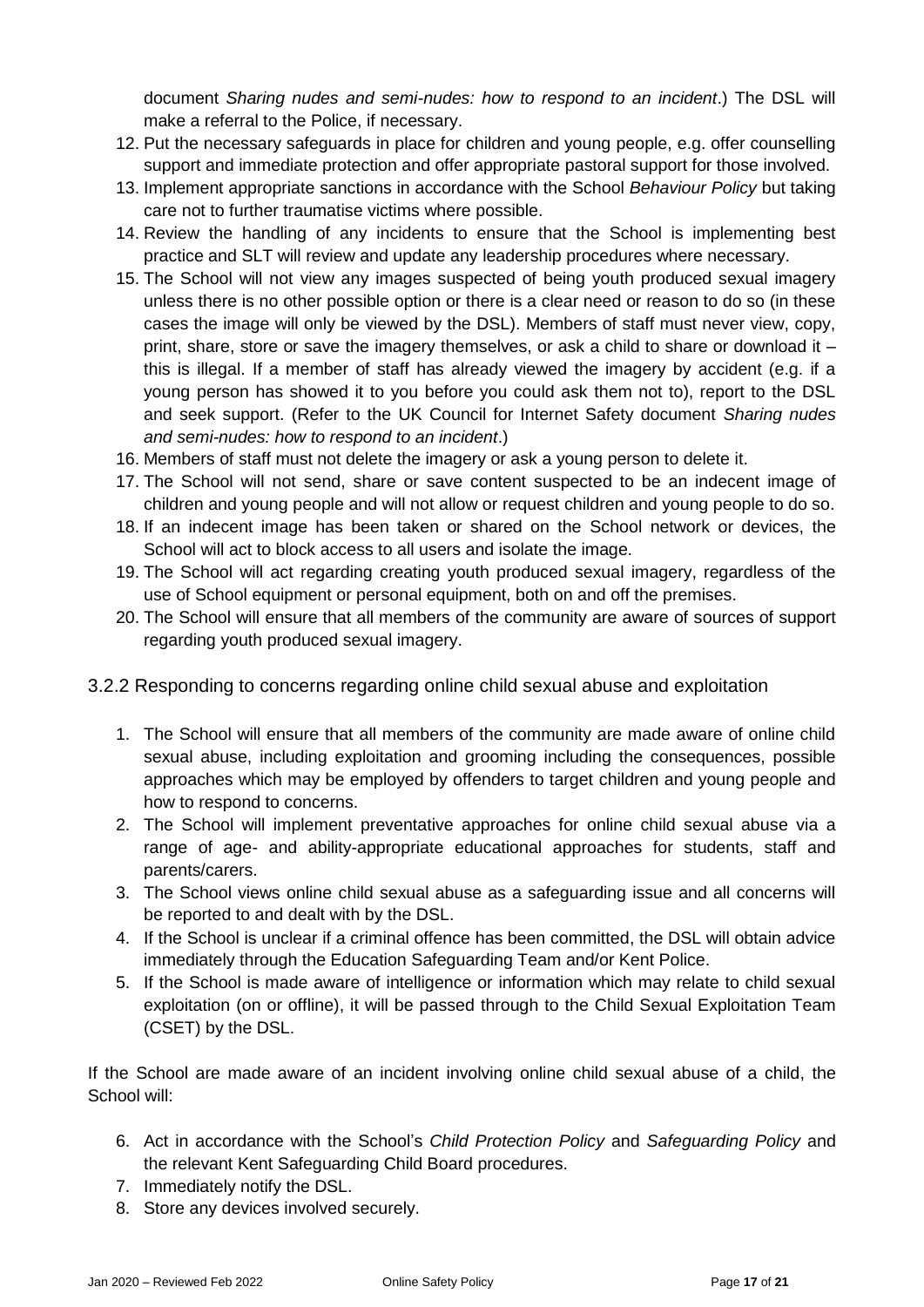- 9. Immediately inform Kent Police via 101 (using 999 if a child is at immediate risk).
- 10. Where appropriate, the School will involve and empower children and young people to report concerns regarding online child sexual abuse, e.g. using the Click CEOP report form: [www.ceop.police.uk/safety-centre/](http://www.ceop.police.uk/safety-centre/)
- 11. Carry out a risk assessment which considers any vulnerabilities of student(s) involved (including carrying out relevant checks with other agencies).
- 12. Make a referral to children and young people's social care (if needed/appropriate).
- 13. Put the necessary safeguards in place for student(s), e.g. offer counselling support and immediate protection and offer appropriate pastoral support for those involved.
- 14. Inform parents/carers about the incident and how it is being managed.
- 15. Review the handling of any incidents to ensure that the School is implementing best practice and SLT will review and update any leadership procedures where necessary.
- 16. The School will act regarding online child sexual abuse regardless of the use of School equipment or personal equipment, both on and off the school premises.
- 17. The School will ensure that all members of the community are aware of sources of support regarding online child sexual abuse.
- 18. If students at other schools are believed to have been targeted, the School will seek support from the Education Safeguarding Team to enable other schools to take appropriate action to safeguard their community.
- 3.2.3 Responding to concerns regarding indecent images of children and young people
	- 1. The School will ensure that all members of the community are made aware of the criminal nature of Indecent Images of Children and Young People including the possible consequences.
	- 2. The School will take appropriate action regarding Indecent Images of Children and Young People regardless of the use of School equipment or personal equipment, both on and off the premises.
	- 3. The School will act to prevent accidental access to Indecent Images of Children and Young People by implementing appropriate web filtering, implementing firewalls and anti-spam software.
	- 4. If the School is unclear if a criminal offence has been committed, the DSL will obtain advice immediately through the Education Safeguarding Team and/or Kent Police.

If the School is made aware of Indecent Images of Children and Young People, the school will:

- 5. Act in accordance with the School *Child Protection Policy* and *Safeguarding Policy* and the relevant Kent Safeguarding Child Board procedures.
- 6. Immediately notify the DSL.
- 7. Store any devices involved securely.
- 8. Immediately inform appropriate organisations, e.g. the IWF, Kent Police via 101 (using 999 if a child is at immediate risk) and/or the LADO (if there is an allegation against a member of staff).

If the school are made aware that a member of staff or a student has been inadvertently exposed to indecent images of children and young people whilst using the Internet, the school will:

- 9. Ensure that the DSL is informed.
- 10. Ensure that the URLs (webpage addresses) which contain the suspect images are reported to the IWF via [www.iwf.org.uk](https://www.iwf.org.uk/) .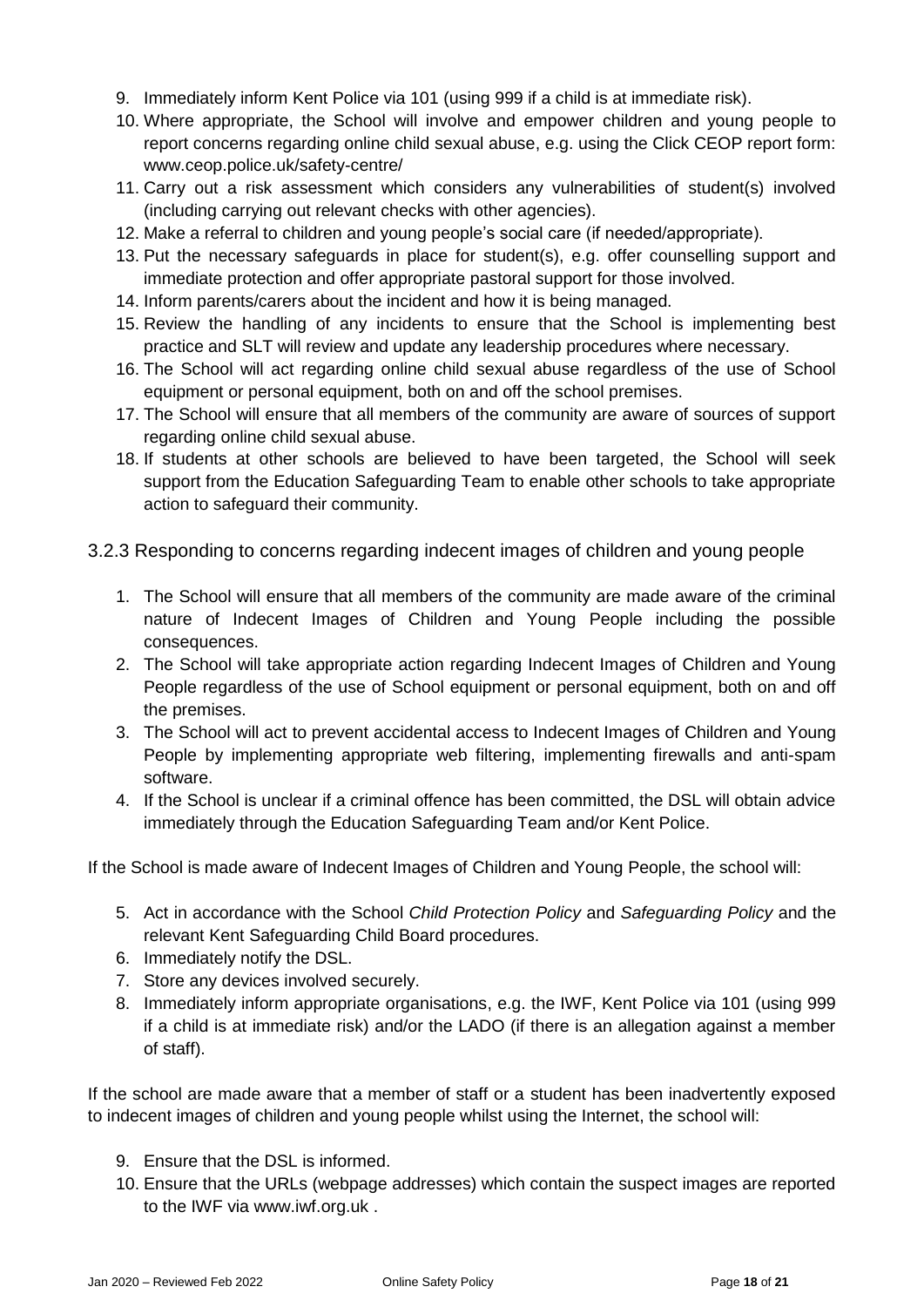11. Ensure that any copies that exist of the image, for example in emails, are deleted.

If the School is made aware that indecent images of children and young people have been found on the School's electronic devices, the School will:

- 12. Ensure that the DSL is informed.
- 13. Ensure that the URLs (webpage addresses) which contain the suspect images are reported to the IWF via [www.iwf.org.uk](https://www.iwf.org.uk/) .
- 14. Ensure that any copies that exist of the image, for example in emails, are deleted.
- 15. Inform the Police via 101 (999 if there is an immediate risk of harm) and children and young people's social services (as appropriate).
- 16. Only store copies of images (securely, where no one else has access to them and delete all other copies) at the request of the Police only.

If the School is made aware that a member of staff is found in possession of indecent images of children and young people on their electronic device provided by the school, the School will:

- 17. Ensure that the DSL is informed, or another member of staff in accordance with the School whistleblowing procedure.
- 18. Contact the Police regarding the images and quarantine any devices involved until Police advice has been sought.
- 19. Inform the LADO and other relevant organisations in accordance with the *School Managing Allegations against Staff Policy*.
- 20. Follow the appropriate School policies regarding conduct.
- 3.2.4 Responding to concerns regarding radicalisation and extremism online
	- 1. The School will take all reasonable precautions to ensure that children and young people are safe from terrorist and extremist material when accessing the Internet in School and that suitable filtering is in place which meets the needs of students.
	- 2. When concerns are noted by staff that a child may be at risk of radicalisation online, the DSL will be informed immediately and action will be taken in line with the School *Safeguarding Policy*.
	- 3. Online hate content directed towards or posted by specific members of the community will be responded to in line with existing School policies. If the School is unclear if a criminal offence has been committed, the DSL will obtain advice immediately via the Education Safeguarding Team and/or Kent Police.
- 3.2.5 Responding to concerns regarding cyberbullying
	- 1. Cyberbullying, along with all other forms of bullying, of any member of the School community will not be tolerated.
	- 2. All incidents of online bullying reported will be recorded.
	- 3. There are clear procedures in place to investigate incidents or allegations and support anyone in the School community affected by online bullying.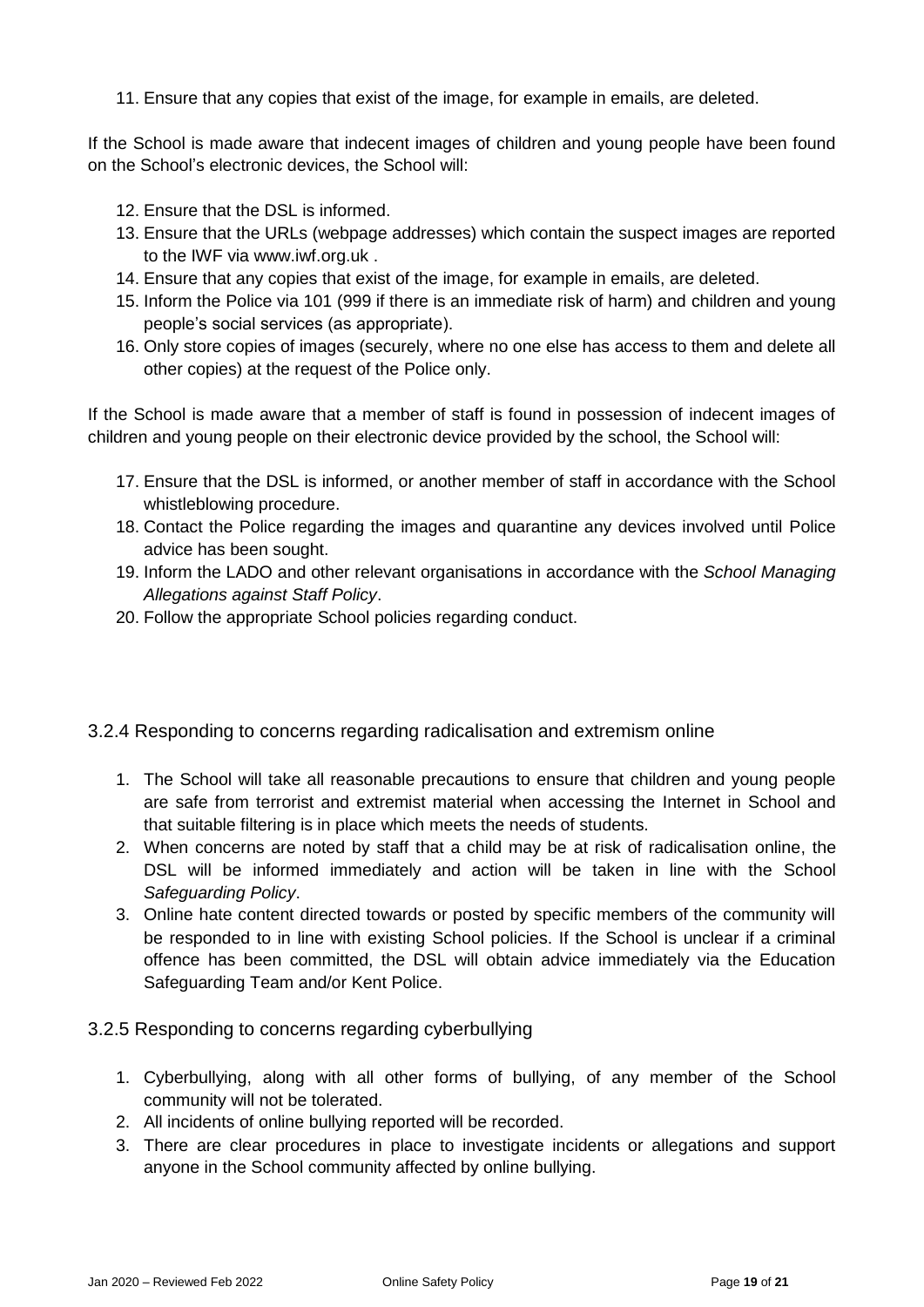- 4. If the School is unclear if a criminal offence has been committed, the DSL will obtain advice immediately through the Education Safeguarding Team and/or Kent Police.
- 5. Students, staff and parents/carers will be advised to keep a record of cyberbullying as evidence.
- 6. The School will take steps to identify the bully where possible and appropriate. This may include examining School system logs, identifying and interviewing possible witnesses, and contacting the service provider and the Police, if necessary.
- 7. Students, staff and parents/carers will be required to work with the School to support the approach to cyberbullying and the School's ethos.

Sanctions for those involved in online or cyberbullying may include:

- 1. Those involved will be asked to remove any material deemed to be inappropriate or offensive.
- 2. A service provider may be contacted to remove content if those involved refuse to or are unable to delete content.
- 3. Internet access may be suspended at School for the user for a period of time. Other sanctions for students and staff may also be used in accordance with the School's *Anti-Bullying Policy*, *Behaviour Policy* and/or *Acceptable Use of IT Policies*.
- 4. Parent/carers of students involved in online bullying will be informed.
- 5. The Police will be contacted if a criminal offence is suspected.

3.2.6 Responding to concerns regarding online hate

- 1. Online hate will not be tolerated at the School. Further details are set out in the School *Anti-Bullying Policy* and *Behaviour Policy*.
- 2. All incidents of online hate reported to the School will be recorded.
- 3. All members of the community will be advised to report online hate in accordance with relevant School policies and procedures, e.g. the *Anti-Bullying Policy*, *Behaviour Policy*, etc.
- 4. The Police will be contacted if a criminal offence is suspected. If the School is unclear if a criminal offence has been committed, the DSL will obtain advice immediately through the Education Safeguarding Team and/or Kent Police.

# 4 Links and resources

# 4.1 Online Safety (e-Safety) Contacts and References

www.kelsi.org.uk/child-protection-and-safeguarding/e-safety

Kent Police [www.kent.police.uk](http://www.kent.police.uk/) or [www.kent.police.uk/internetsafety](http://www.kent.police.uk/internetsafety) In an emergency (a life is in danger or a crime in progress) dial 999. For other non-urgent enquiries contact Kent Police via 101

Kent Public Service Network (KPSN): [www.kpsn.net](http://www.kpsn.net/)

Kent Safeguarding Children and young people Board (KSCB): [www.kscb.org.uk](http://www.kscb.org.uk/)

Kent e–Safety Blog: [www.kentesafety.wordpress.com](http://www.kentesafety.wordpress.com/)

EiS - ICT Support for Schools and Kent Schools' Broadband Service Desk: [www.eiskent.co.uk](http://www.eiskent.co.uk/)